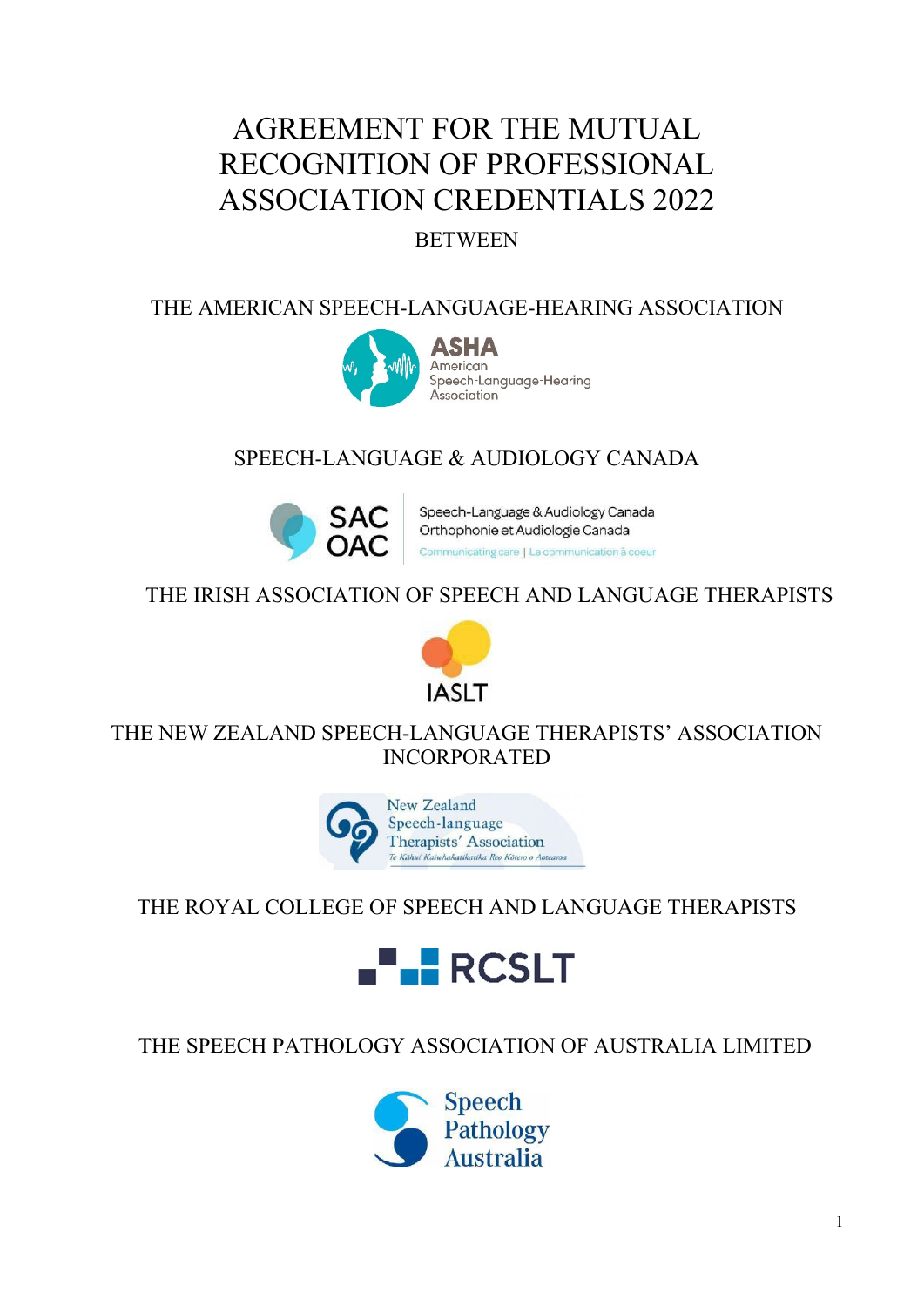### **TABLE OF CONTENTS**

| THE AGREEMENT                                                            | 3  |  |
|--------------------------------------------------------------------------|----|--|
| <b>PREAMBLE</b>                                                          |    |  |
| <b>CONDITIONS</b><br>7                                                   |    |  |
| Programme of Mutual Recognition Established<br>1.                        | 7  |  |
| Eligible Applicants to the Mutual Recognition Agreement (MRA)<br>2.      | 7  |  |
| 3.<br>Applications                                                       | 8  |  |
| <b>Additional Requirements</b><br>4.                                     | 8  |  |
| <b>Result of Application</b><br>5.                                       | 14 |  |
| <b>Effective Date of Agreement</b><br>6.                                 | 15 |  |
| Term of this Agreement and Provision for Terminating the Agreement<br>7. | 15 |  |
| Changes to the Standards of a Signatory Association<br>8.                | 15 |  |
| Notification of Results of Disciplinary Action<br>9.                     | 16 |  |
| 10. Representation of the Signatories                                    | 16 |  |
| 11. Successors and Predecessors                                          | 16 |  |
| 12. Amendment or Modifications                                           | 16 |  |
| 13. Monitoring of the Agreement                                          | 16 |  |
| 14. Addition of Parties to the Agreement                                 | 17 |  |
| 15. Contact details                                                      | 18 |  |
| 16. Counterparts                                                         | 19 |  |
| <b>GLOSSARY OF TERMS</b><br>20                                           |    |  |
| <b>SIGNATURES</b><br>25                                                  |    |  |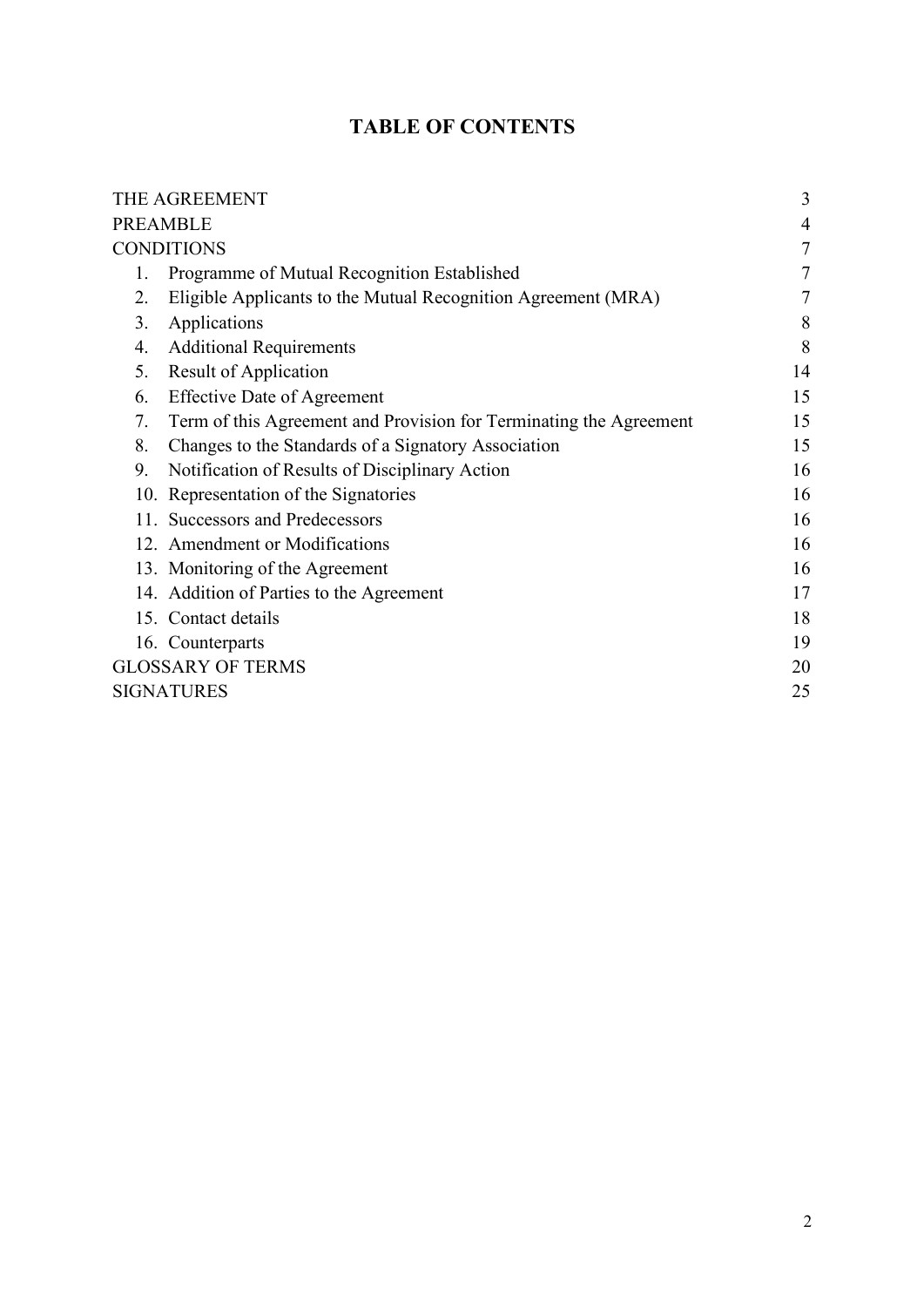## **THE AGREEMENT**

This Agreement, supersedes the Mutual Recognition Agreement 2008 which superseded the Mutual Recognition Agreement 2004 is made this 8th day of June, 2022 for mutual recognition of the substantial equivalence of the below-specified status of certification or full membership of the following associations: the American Speech-Language-Hearing Association, Speech-Language &Audiology Canada, the Irish Association of Speech and Language Therapists, the New Zealand Speech-Language Therapists' Association (Incorporated), the Royal College of Speech and Language Therapists, and the Speech Pathology Association of Australia Limited.

| <b>Association</b>                                                                       | <b>Status</b>                                                                       |
|------------------------------------------------------------------------------------------|-------------------------------------------------------------------------------------|
| American Speech-Language-Hearing<br>Association (ASHA)                                   | Certificate of Clinical Competence -<br>Speech-Language Pathology $(CCC-SLP)^1$     |
| Speech-Language & Audiology Canada<br>(SAC)                                              | SAC Certified Speech-Language<br>Pathologist $(S-LP(C))^2$                          |
| Irish Association of Speech and Language<br>Therapists (IASLT)                           | Full Member <sup>3</sup>                                                            |
| New Zealand Speech-language Therapists'<br>Association (Incorporated) (NZSTA)            | Full Member <sup>4</sup> (with the exception of those<br>who graduated before 1993) |
| Royal College of Speech and Language<br>Therapists (RCSLT)                               | Certified Member (Cert MRCSLT) <sup>5</sup>                                         |
| The Speech Pathology Association of<br>Australia Limited (Speech Pathology<br>Australia) | Certified Practising Speech Pathologist<br>$(CPSP)^6$                               |

<sup>&</sup>lt;sup>1</sup> See Glossary of Terms entry No. 3 'Certificates of Clinical Competence (CCC)'

<sup>&</sup>lt;sup>2</sup> See Glossary of Terms entry No. 5  $\cdot$  Certified Member of SAC, S-LP(C)<sup> $\cdot$ </sup>

<sup>&</sup>lt;sup>3</sup> See Glossary of Terms entry No. 10 'Full Member of IASLT'

<sup>4</sup> See Glossary of Terms entry No. 11 'Full Member of NZSTA'

<sup>&</sup>lt;sup>5</sup> See Glossary of Terms entry No. 6 'Certified Member of RCSLT (Cert MRCSLT)'

<sup>6</sup> See Glossary of Terms entry No. 7 'Certified Practising Speech Pathologist (CPSP)'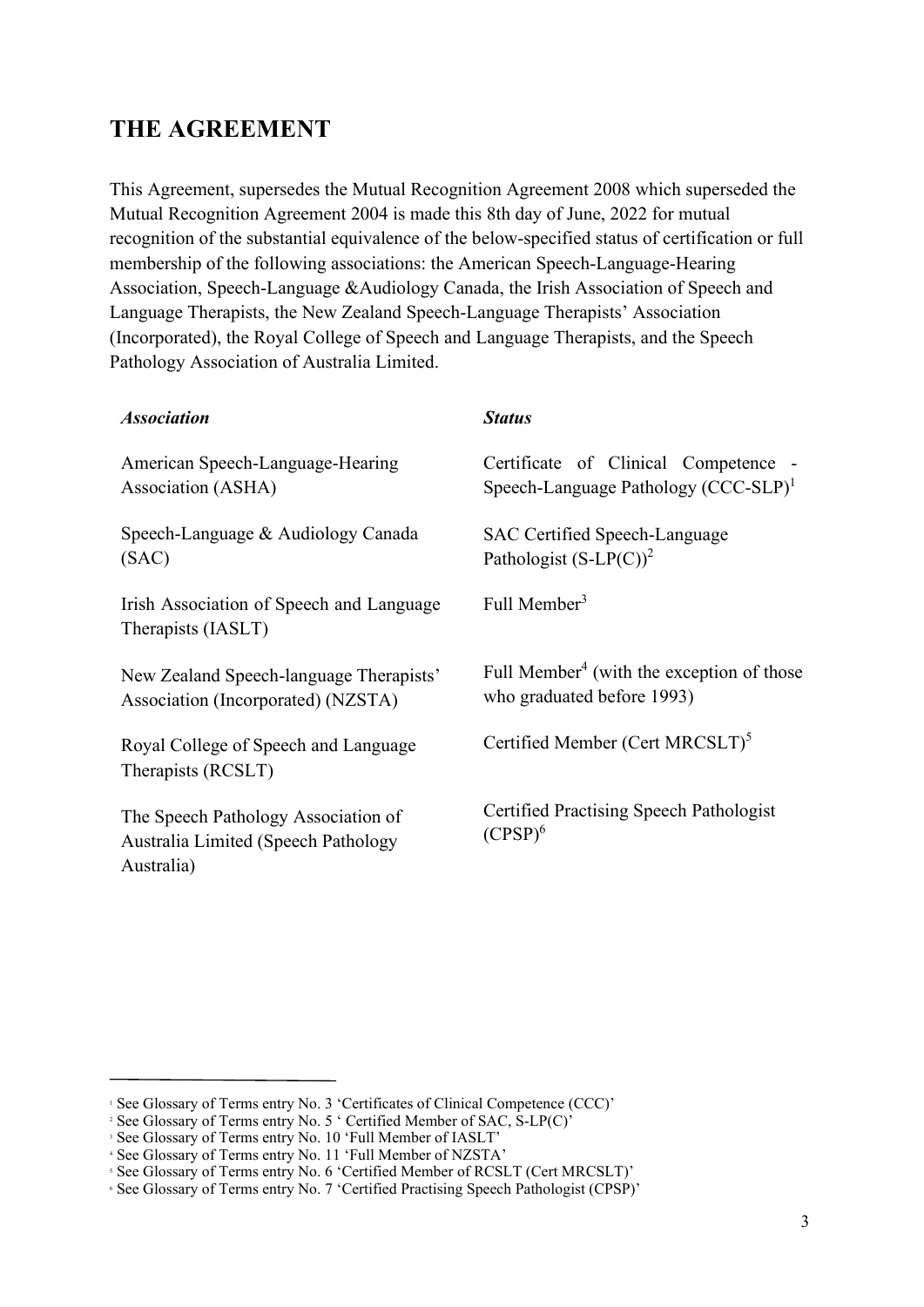### **PREAMBLE**

The Signatory Associations<sup>7</sup> agree that many benefits exist to the international community in establishing a transparent, robust, and professionally and ethically sound basis for mutual recognition by one Signatory Association of the requirements for certification<sup>8</sup> or full membership<sup>9</sup> of speech-language pathologists<sup>10</sup> granted by other Signatory Associations. These benefits include:

- Assisting the academic community, continuing education providers, industry, regulatory authorities and the public by identifying common standards of clinical competence.
- Facilitating the ongoing exchange of knowledge as it relates to such issues as research, continuing professional development, emerging technologies, and other aspects of professional practice.
- Promoting greater international understanding of the role of speech-language pathologists.
- Improving the mobility of individuals with approved credentials for employment.
- Responding to respective governmental interests in reducing trade barriers.
- Streamlining the mutual recognition process for individuals who are credentialed by the Signatory Associations.
- Providing a process for the inclusion of other professional associations from interested countries in the mutual recognition of qualifications and credentials for speech-language pathologists.

Whereas, within their respective jurisdictions, the Signatory Associations are the nationally recognised professional associations<sup>11</sup> for the profession of speech-language pathology; and

Whereas, the Signatory Associations have programmes of certification and/or attaining full membership or ascertaining eligibility for certification or full membership that have gained acceptance and recognition within their respective countries and that, in accordance with certain specified standards, recognise individuals within the field of speech-language pathology as having obtained the basic education, knowledge and competencies determined necessary to provide independent clinical services in the field; and

<sup>7</sup> See Glossary of Terms entry No. 21 'Signatory Association(s)'

<sup>&</sup>lt;sup>8</sup> See Glossary of Terms entry No. 4 'Certification'

<sup>9</sup> See Glossary of Terms entry No. 12 'Full Membership'

<sup>&</sup>lt;sup>10</sup> See Glossary of Terms entry No. 22 'Speech-Language Pathologist'

<sup>&</sup>lt;sup>11</sup> See Glossary of Terms entry No. 18 'Professional Association'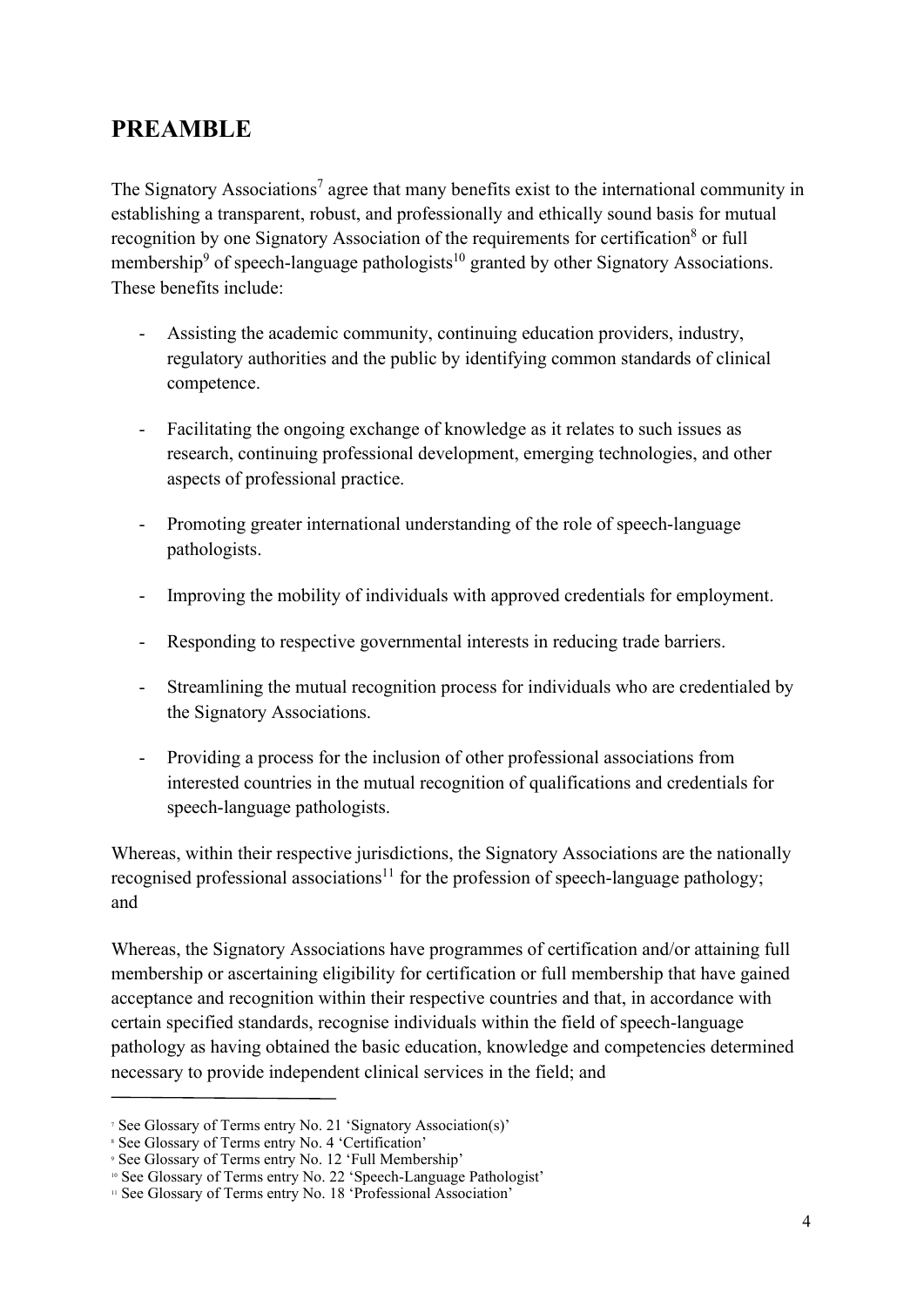Whereas, the Signatory Associations recognise that increased trade and mobility between the United States of America, Canada, Ireland, New Zealand, the United Kingdom, and Australia has increased the need for, and desirability of, speech-language pathologists of one Association to obtain recognition by another Association; and

Whereas the Signatory Associations recognise that national, state, or provincial/territorial licensing or registration<sup>12</sup> may be required for practice in a particular jurisdiction whether or not an individual practitioner is certified or holds full membership or eligibility for certification or full membership; and

Whereas the Signatory Associations recognise that this Agreement does not apply to such licensing or registration; and

Whereas the Signatory Associations further recognise that all individuals applying under this Agreement will, in addition to the terms addressed in this Agreement, also need to meet any other legal or other requirements that may be imposed through immigration standards or national, state, or provincial/territorial laws; and

Whereas, the Signatory Associations, having utilised a mutually agreed set of negotiating principles, processes and terminology to examine the practice of the professions in the respective countries including codes of ethics, scopes of practice, degree of autonomy; and

Whereas the Signatory Associations, having utilised a mutually agreed set of negotiating principles, processes and terminology to examine the certification standards of ASHA, SAC, RCSLT and Speech Pathology Australia and the standards for obtaining full membership of IASLT and NZSTA, including required academic and clinical education in accordance with the Home association's programmatic standards, accreditation of academic programmes in each Home association's respective country, degree titles, clinical experience, and assessment mechanisms; and

Whereas the Signatory Associations, having utilised a mutually agreed set of negotiating principles and processes and terminology to examine the certification processes of ASHA, SAC, RCSLT and Speech Pathology Australia and the processes for obtaining full membership of IASLT and NZSTA for determining initial recognition, maintenance, and renewal including the surveillance mechanisms of each of the Signatory Associations; and

Whereas, the Signatory Associations determine that within the terms and conditions set forth below, the certification process of ASHA, SAC, RCSLT and Speech Pathology Australia and the process for obtaining full membership of IASLT and NZSTA and standards of each organisation provide a substantially equivalent determination of an individual's preparation for certification or full membership for the Signatory Associations where the applicant received their qualifications and credentials to practice from an accredited education program in Australia, Canada, Ireland, New Zealand, the United Kingdom or the United States of America; and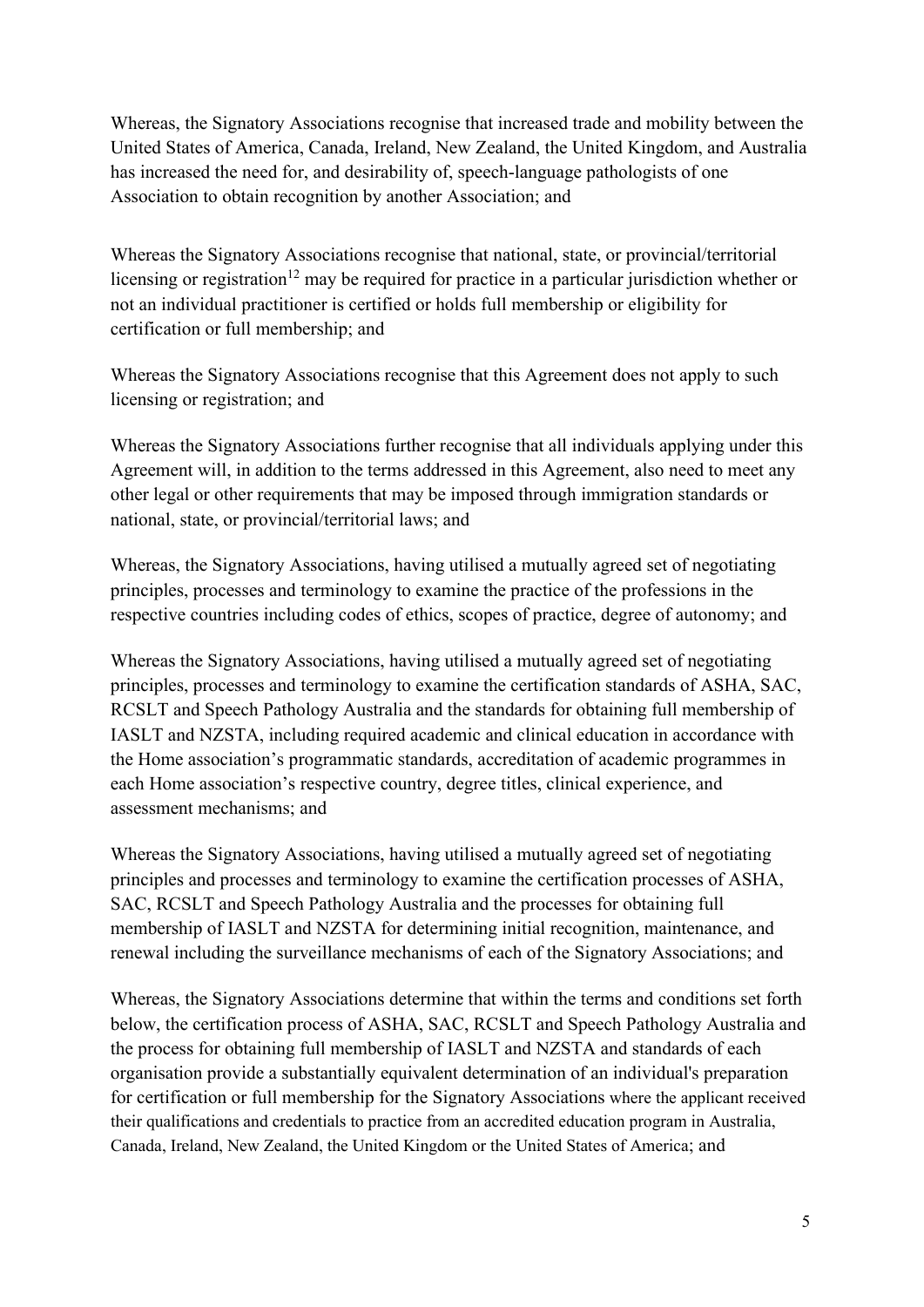Whereas, the Signatory Associations desire to provide a mechanism by which individuals who are recognized by one Association can, through mutual recognition and subject to conditions specified below, obtain initial certification (ASHA, SAC, RCSLT and Speech Pathology Australia) and/or eligibility for initial certification (Speech Pathology Australia) or full membership (IASLT and NZSTA) by the other Associations;

Whereas, the Signatory Associations agree that the New Association<sup>13</sup> will provide rules and procedures for the continued recognition of the credentials of an individual who obtains initial certification or eligibility for certification or full membership of the New Association by virtue of this MRA; and

Whereas, the Signatory Associations agree that the individual shall adhere to any certification or membership maintenance requirements as specified by their Home Association, including requirements for reinstatement, recertification, or reapplication;

Now therefore, the Signatory Associations agree to the following:

<sup>&</sup>lt;sup>12</sup> See Glossary of Terms entry No. 15 'Licensure/Registration'

<sup>&</sup>lt;sup>13</sup> See Glossary of Terms entry No. 17 'New Association'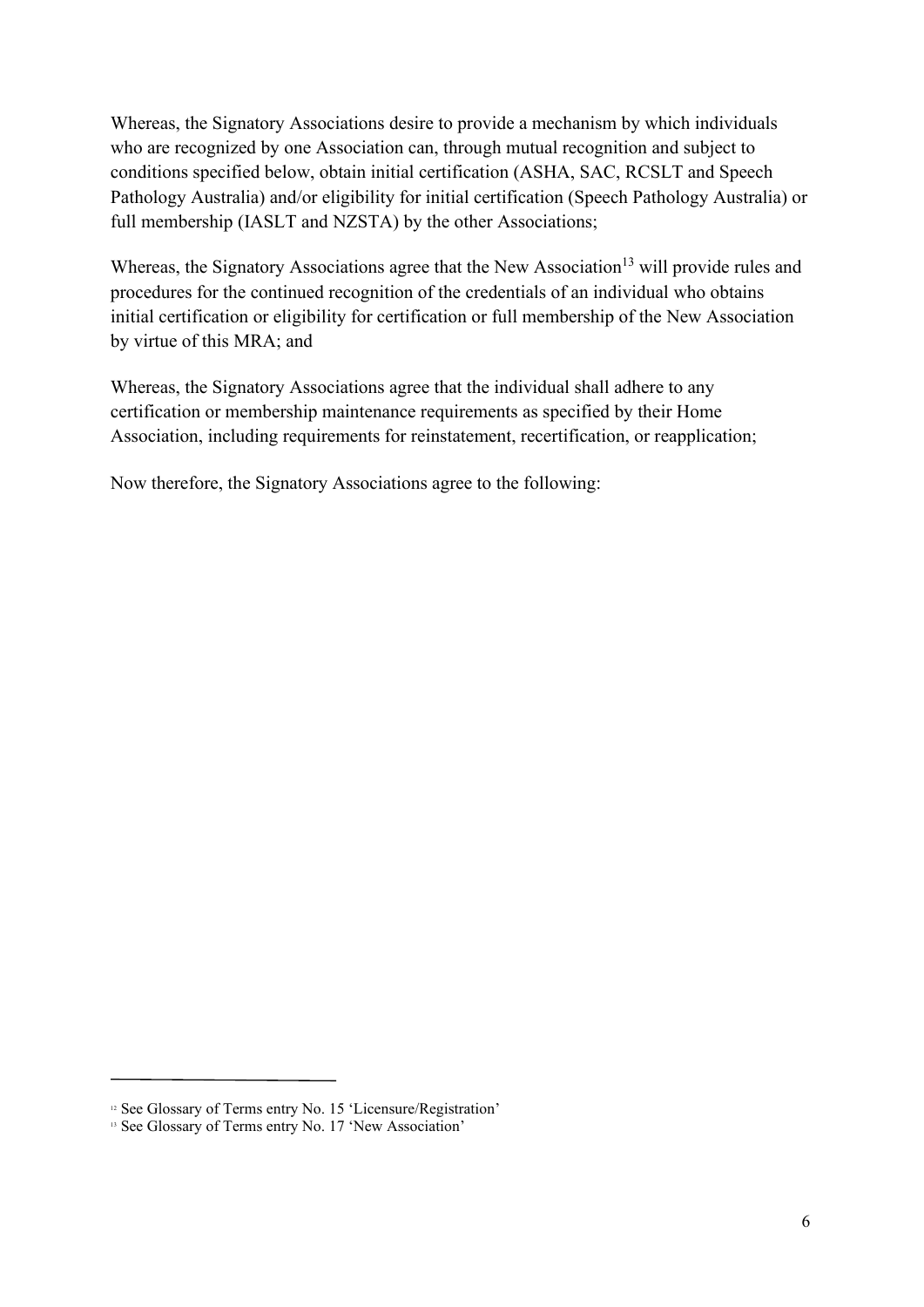### **CONDITIONS**

#### **1. Programme of Mutual Recognition Established**

The Signatory Associations hereby endorse each other's certification/full membership requirements in the field of speech-language pathology under terms and conditions set forth below as providing substantially equivalent determination for recognition, and provide procedures by which certificate holders, certified members, or full members of the Signatory Associations can apply for expedited certification (ASHA, SAC, RCSLT, and Speech Pathology Australia) or full membership (IASLT and NZSTA) from the other Signatory Associations.

#### **2. Eligible Applicants to the Mutual Recognition Agreement (MRA)**<sup>14</sup> In

order to obtain mutual recognition, an individual must fall within the specified categories below of the Home Association<sup>15</sup> and be in 'good standing'<sup>16</sup>, as defined by each Home Association, at the time of application to a New Association.

The specified categories are:

American Speech-Language-Hearing Association (ASHA) – Certificate of Clinical Competence - Speech-Language Pathology (CCC-SLP)17

Speech-Language & Audiology Canada (SAC) – Certified Speech-Language Pathologist  $(S-LP(C))$ <sup>18</sup>

Irish Association of Speech and Language Therapists (MIASLT) – Full Member<sup>19</sup>

New Zealand Speech-language Therapists' Association (Incorporated) (NZSTA) – Full Member<sup>20</sup> (with the exception of those who graduated before 1993)

Royal College of Speech and Language Therapists (RCSLT) – Certified Member (Cert MRCSLT) $^{21}$ 

Speech Pathology Association of Australia Limited (Speech Pathology Australia) – Certified Practising Speech Pathologist  $(CPSP)^{22}$ . Provisional CPSP are not eligible.

<sup>&</sup>lt;sup>14</sup> See Glossary of Terms entry No. 16 'Mutual Recognition Agreement (MRA)'

<sup>&</sup>lt;sup>15</sup> See Glossary of Terms entry No. 14 'Home Association'

<sup>&</sup>lt;sup>16</sup> See Glossary of Terms entry No. 13 'Good Standing'

<sup>&</sup>lt;sup>17</sup> See Glossary of Terms entry No. 3 'Certificates of Clinical Competence (CCC)'

<sup>&</sup>lt;sup>18</sup> See Glossary of Terms entry No. 5 ' Certified Member of SAC, S-LP(C)'

<sup>19</sup> See Glossary of Terms entry No. 10 'Full Member of IASLT'

<sup>20</sup> See Glossary of Terms entry No. 11 'Full Member of NZSTA'

<sup>&</sup>lt;sup>21</sup> See Glossary of Terms entry No. 6 'Certified Member of RCSLT (Cert MRCSLT)'

<sup>&</sup>lt;sup>22</sup> See Glossary of Terms entry No. 7 'Certified Practising Speech Pathologist (CPSP)'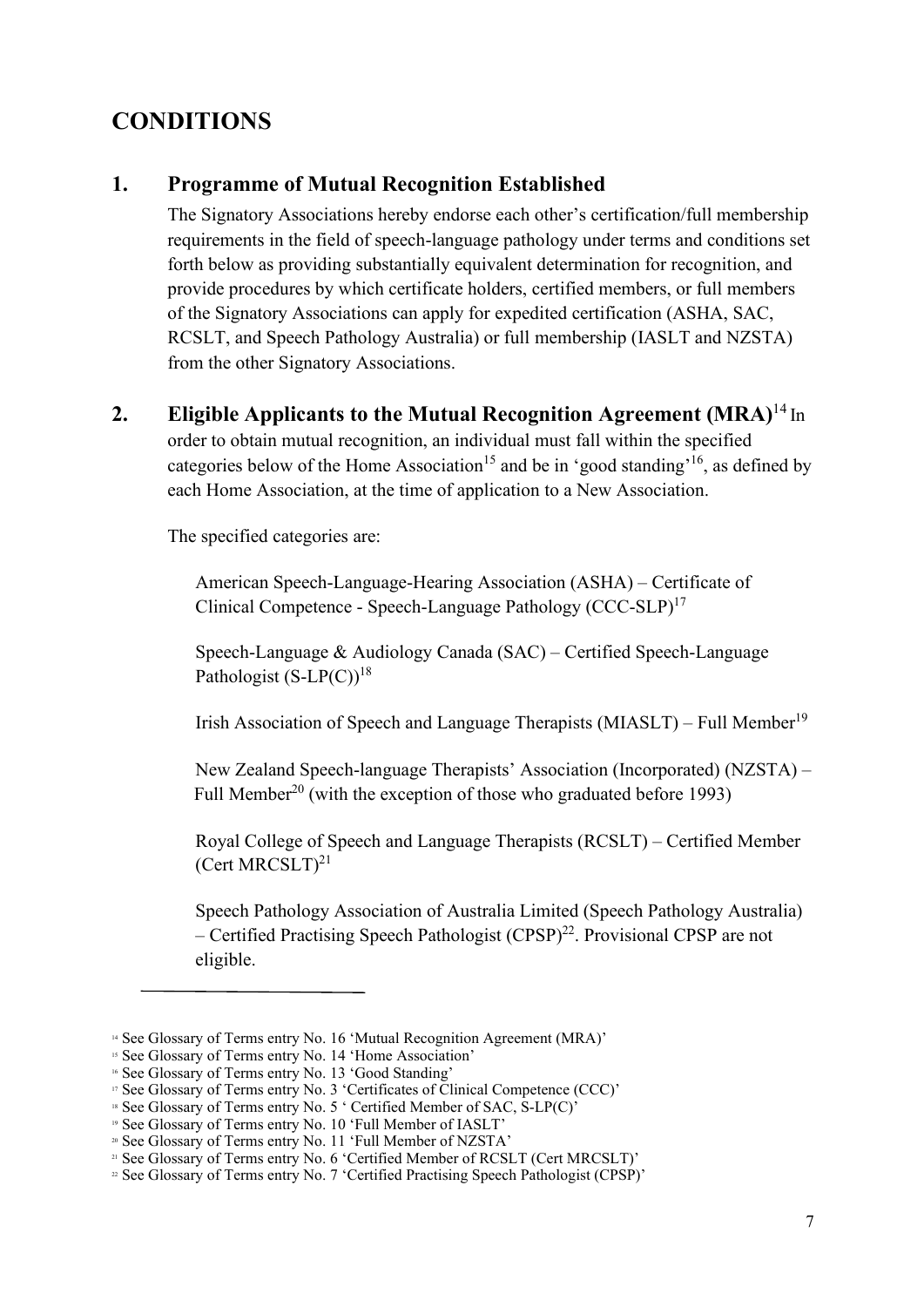### **3. Applications**

Speech-language pathologists who desire to obtain certification (ASHA, SAC, RCSLT, and Speech Pathology Australia) or full membership (IASLT and NZSTA) from another Signatory Association must apply to the New Association's national office. The application must include:

- The application form and applicable fees of the New Association.
- A letter of good standing<sup>23</sup> from the applicant's Home Association attesting that the applicant holds current certification (ASHA, SAC, RCSLT, and Speech Pathology Australia) or full membership (IASLT and NZSTA) with the Home Association.
- A signed declaration of disclosure by the applicant regarding any convictions for criminal offences, any findings of professional misconduct, incompetence, or incapacity in relation to the profession and any pending charges before any disciplinary board related to the practice of the profession, if and to the extent that such release of information is consistent with the applicable policies and procedures of the Signatory Association and the law of that country.
- A signed statement of consent to allow all disciplinary boards to share information regarding any convictions and disciplinary actions including any that may arise subsequent to the application against the individual and pending charges, if such release of information is consistent with the applicable policies and procedures of the Signatory Association and the law of that country.
- Any additional requirements specified by the New Association in section 4 below.

The application may include:

Demonstration and/or documentation of language proficiency necessary for competent clinical practice in the country to which the applicant is applying.

#### **4. Additional Requirements**

- *A. ASHA requires MRA applicants from the Associations specified below to provide the following:*
	- 1. For applicable members<sup>24</sup> of IASLT, NZSTA, RCSLT, and Speech Pathology Australia: Evidence of passing the ASHA-approved national certification examination.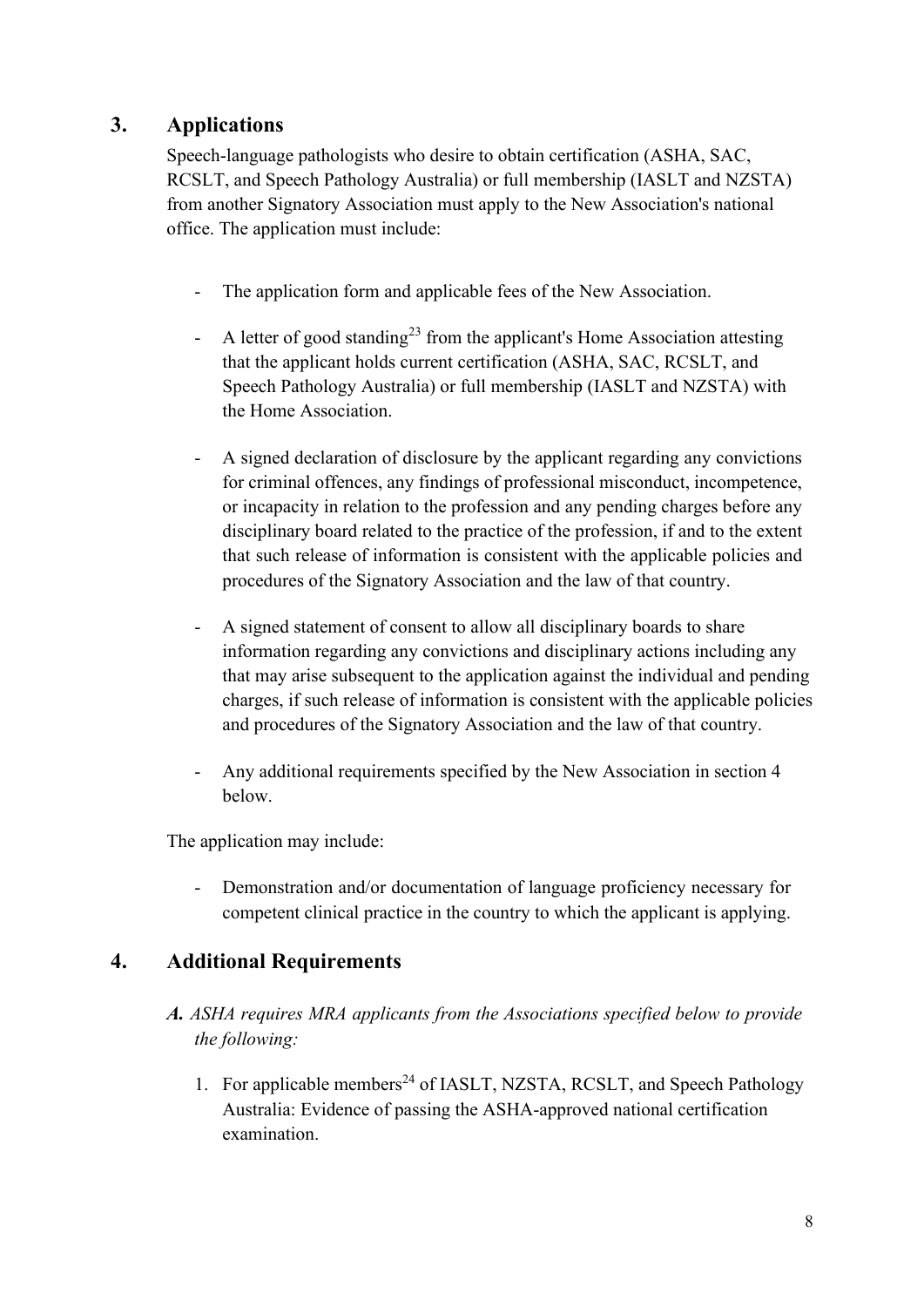2. For applicable members of SAC who were awarded SAC certification on or before 12/31/2020 and/or who have passed the SAC Certification Exam:

2a. Completion of an ASHA Clinical Fellowship under the supervision of an ASHA- certified speech-language pathologist or documented evidence of a minimum of 1,260 post-graduate hours of clinical experience (the equivalent of 36 weeks of professional employment as a speech-language pathologist at 35 hours per week) supervised by an individual who is ASHA-certified (CCC-SLP) or who is an SAC Certified Speech-Language Pathologist S-LP(C). During this clinical experience, these applicants will need to have demonstrated successful achievement of the skills identified in the current Clinical Fellowship Skills Inventory instrument.

3. For applicable members of SAC awarded SAC certification on or after 1/1/2021 and/or who have not passed the SAC Certification Exam:

3a. Evidence of passing the ASHA-approved national certification examination. Exam scores are valid for exactly 5 years from the date the examination was passed.

3b. Completion of an ASHA Clinical Fellowship (CF) or documented evidence of a minimum of 1,260 post-graduate hours of clinical experience (the equivalent of 36 weeks of professional clinical employment as a speechlanguage pathologist at 35 hours per week) supervised by an individual who is ASHA-certified (CCC-SLP) or who is an SAC Certified Speech-Language Pathologist (S-LP(C)). During this clinical experience, these applicants will need to demonstrate successful achievement of the skills identified in the current Clinical Fellowship Skills Inventory instrument.

<sup>&</sup>lt;sup>23</sup> See Glossary of Terms entry No. 13 'Good Standing'

<sup>&</sup>lt;sup>24</sup> See Glossary of Terms entry No. 1 'Applicable Members'

<sup>&</sup>lt;sup>25</sup> See Glossary of Terms entry No. 8 'Clinical Fellowship (also known as CF)'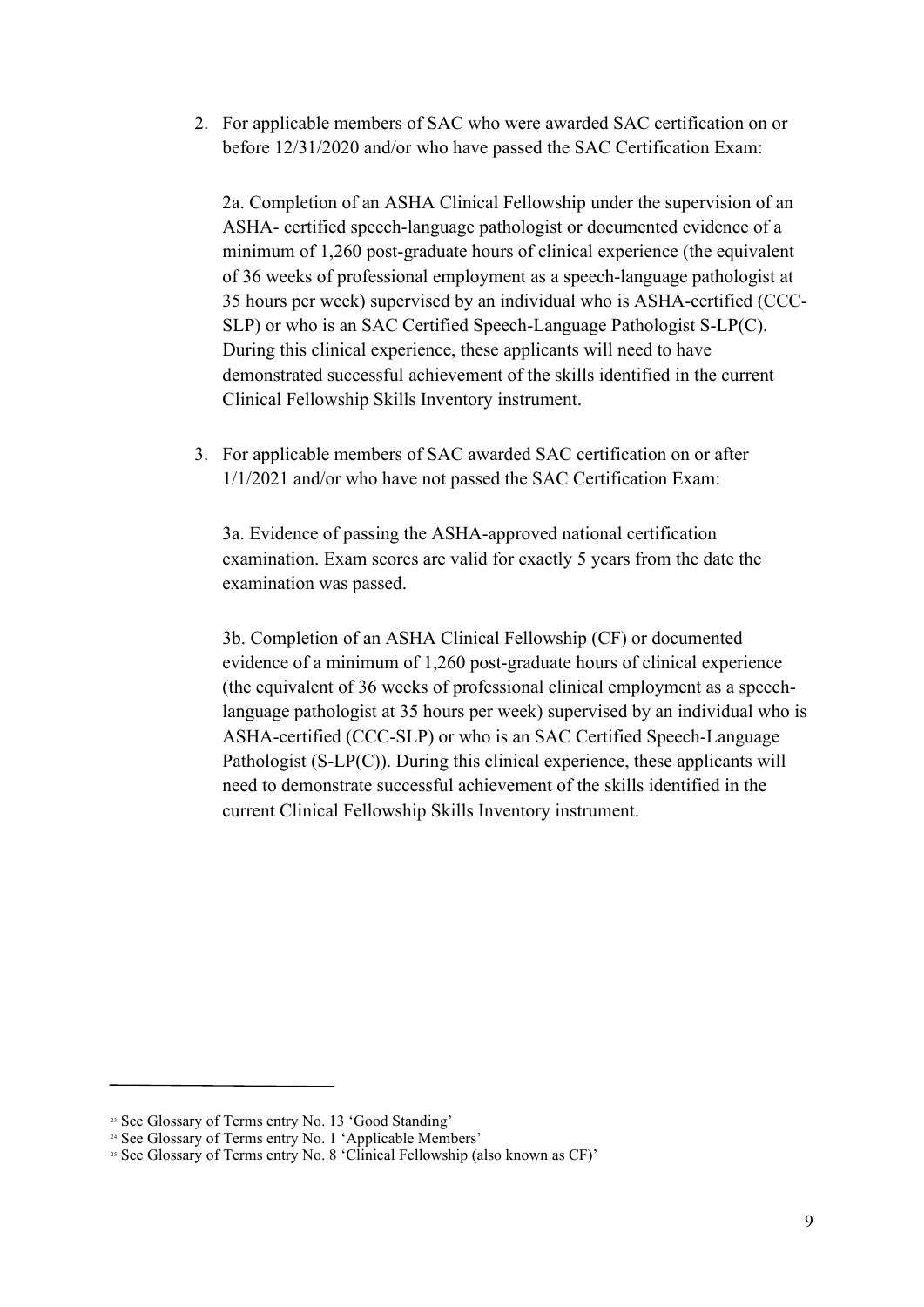#### *B. SAC requires MRA applicants from the Associations specified below to provide the following:*

1. For applicable members of RCSLT: Evidence of demonstrated competency in dysphagia assessment, diagnosis and management, either through evidence of specific courses passed or prior experience. Acceptable evidence includes completion of the Dysphagia Training and Competency Framework at a Level C signed by a RCSLT member. For members who graduated prior to 2015, the Dysphagia Training and Competency Framework is not sufficient on its own and needs to be supplemented with other evidence to demonstrate dysphagia competency. For members who graduated after 2015, the Dysphagia Training and Competency Framework at a Level C signed by a RCSLT member is sufficient.

#### *C. IASLT requires MRA applicants from the Associations specified below to provide the following:*

- 1. For applicable members of SAC: documented evidence of having completed at least one year of clinical practice as a speech and language therapist. A year of clinical practice is defined as a calendar year of continuous employment in clinical practice, with a minimum of 1,000 hours in that year.
- 2. For applicable members of ASHA and SAC: Evidence of recency of practice 1,000 hours of clinical practice, and/or conducting clinical research or college/university teaching within the previous five years.
- 3. For applicable members of ASHA certificate holders who graduated with a master's degree in speech-language pathology prior to 1998, and members of SAC who were clinically certified prior to 1999: Demonstrated competency<sup>26</sup> in dysphagia assessment, diagnosis and management, either through evidence of specific courses passed or prior experience.
- 4. For applicable members of RCSLT: Demonstrated competency in dysphagia assessment, diagnosis and management, either through evidence of specific courses passed or prior experience. Acceptable evidence would include completion of the Dysphagia Training and Competency Framework at a Level C signed by a RCSLT member. For members who graduated prior to 2015 the Dysphagia Training and Competency Framework is not sufficient on its own and will need to be supplemented with other evidence. For members who graduated after 2015 the Dysphagia Training and Competency Framework at a Level C signed by a RCSLT member is sufficient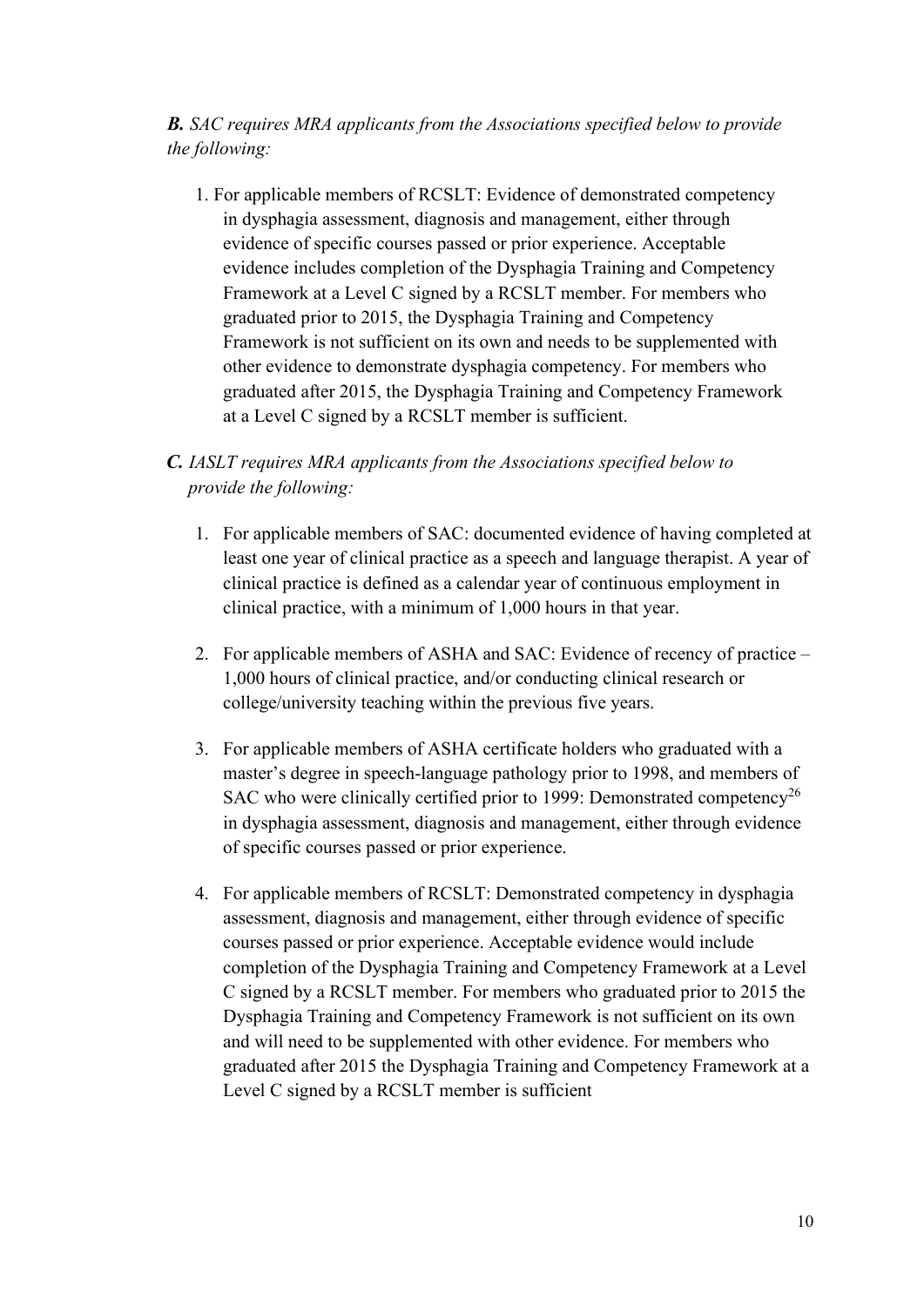- **D.** *NZSTA requires MRA applicants from the Associations specified below to provide the following:*
- 1. For applicable members of SAC and SPA: Documented evidence of having completed a year of supervised<sup>27</sup> clinical speech-language therapy practice in the country of certification. Clinical practice is defined as no less than 36 weeks of full time clinical practice of at least 30 hours per week paid employment. Employment as an administrator, educator, researcher or any combination of these is not sufficient for the initial year of clinical practice in the country of certification.
	- 2. For applicable members of ASHA and SAC: Evidence of recency of practice 1,000 hours of speech-language therapy practice within the previous five (5) years. Speech-language therapy practice is defined as: being engaged in the activities of speech-language therapy as a practitioner, administrator, educator, researcher or any combination of these and receiving remuneration for those activities.
	- 3. For applicable members of ASHA certificate holders who graduated with a master's degree in speech-language pathology prior to 1998, and certified members of SAC who have been clinically certified prior to 1999: Demonstrated competency<sup>28</sup> in dysphagia assessment, diagnosis and management, either through evidence of specific courses passed or prior experience.

4. For applicable members of IASLT who graduated prior to 2011: Demonstrated competency29 in dysphagia assessment, diagnosis and management, either through evidence of specific courses passed or prior experience.

5. For applicable members of RCSLT: Demonstrated competency<sup>30</sup> in dysphagia assessment, diagnosis and management, either through evidence of specific courses passed or prior experience. Acceptable evidence would include completion of the Dysphagia Training and Competency Framework at a Level C signed by a RCSLT member. For members who graduated prior to 2015 the Dysphagia Training and Competency Framework is not sufficient on its own and will need to be supplemented with other evidence. For members who graduated after 2015 the Dysphagia Training and Competency Framework at a Level C signed by a RCSLT member is sufficient

<sup>26</sup> See Glossary of Terms entry No. 9 'Competency'

<sup>&</sup>lt;sup>27</sup> See Glossary of Terms entry No. 23 'Supervised Clinical Practice (NZSTA)'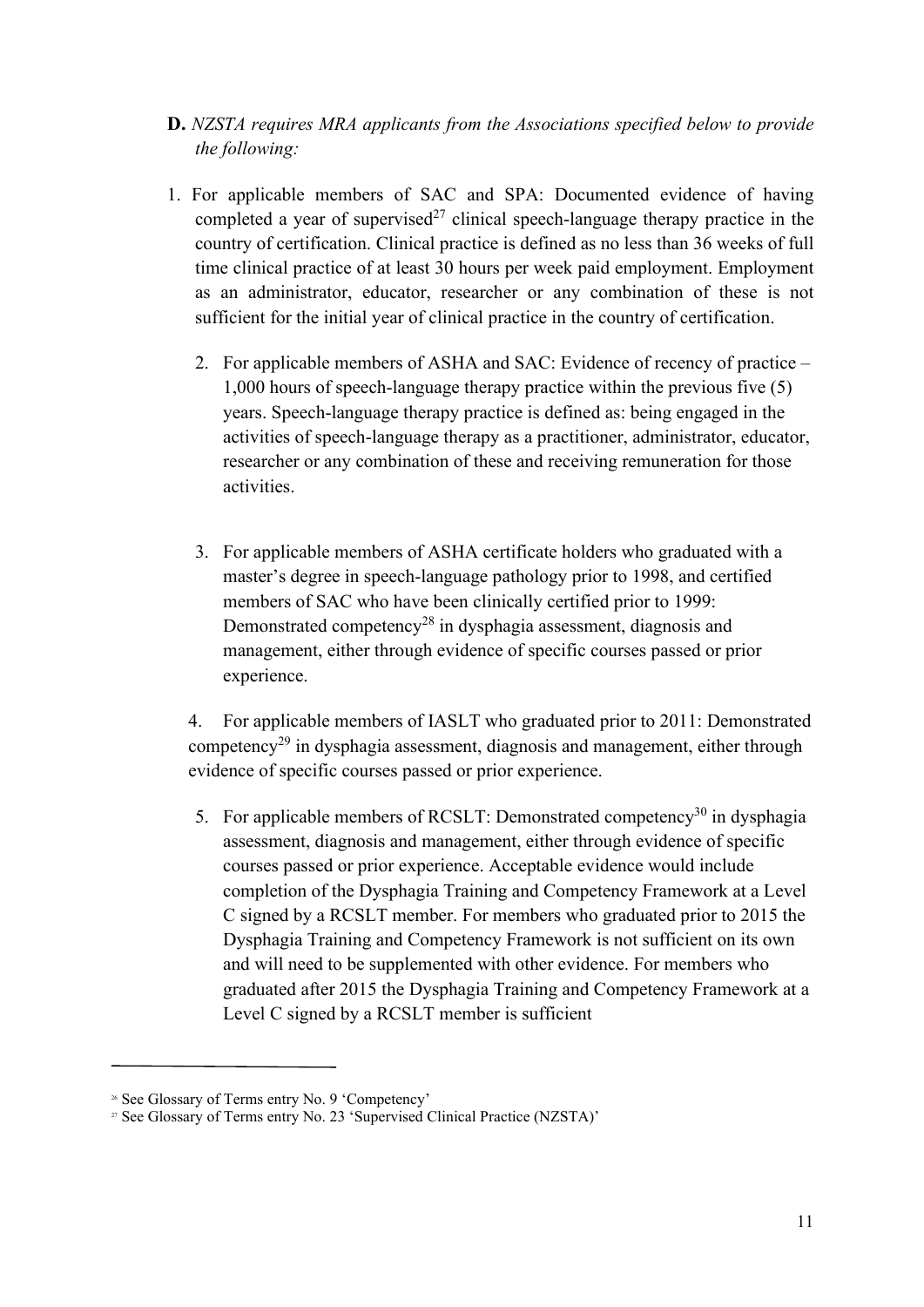- *E. RCSLT requires MRA applicants from the Associations specified below to provide the following:*
	- 1. For applicable members of SAC. Documented evidence of having completed a year of clinical practice as a speech and language therapist in the country of certification. A year of clinical practice is defined as a calendar year of continuous employment as a speech and language therapist in the country of certification with a minimum of 18 hours per week. Employment as an administrator, researcher or educator will not satisfy this requirement.
	- 2. For applicable members of ASHA and SAC: Evidence of recency of practice 1,000 hours of speech and language therapy practice within the previous five (5) years. Speech and language therapy practice is defined as being engaged in the activities of speech and language therapy as a practitioner, speech and language therapy or allied health administrator, educator, researcher or any combination of these and receiving remuneration for those activities.

3. For applicable members of ASHA, SAC, NZSTA and Speech Pathology Australia: Evidence of satisfactory completion of the initial year of monitored practice in the UK is required for on-going certification<sup>31</sup>.

<sup>28</sup> See Glossary of Terms entry No. 9 'Competency'

<sup>29</sup> See Glossary of Terms entry No. 9 'Competency'

<sup>&</sup>lt;sup>30</sup> See Glossary of Terms entry No. 9 'Competency'

<sup>&</sup>lt;sup>31</sup> See Glossary of Terms entry No. 19 'RCSLT Certification'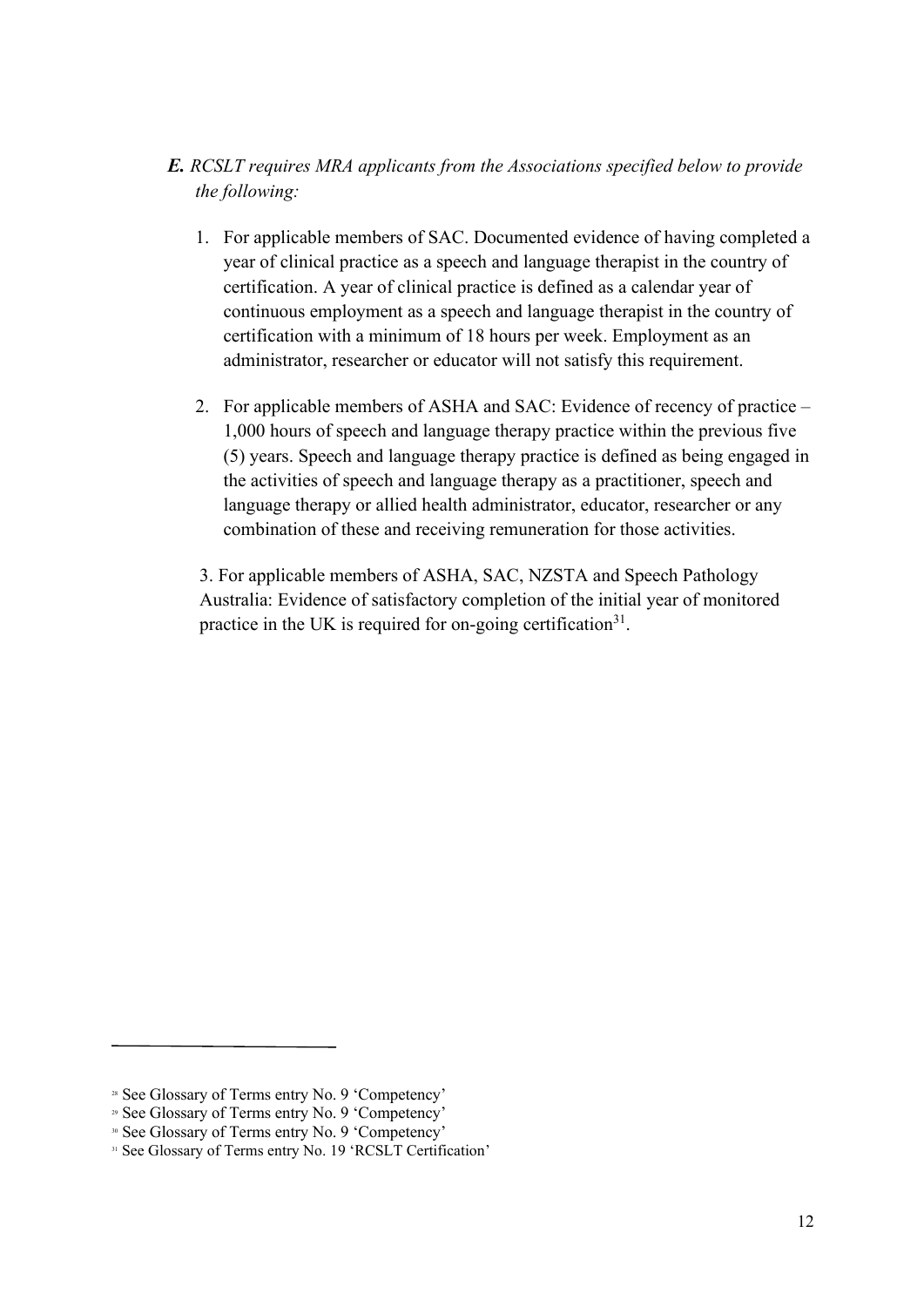#### *F. Speech Pathology Australia requires MRA applicants from the Associations specified below to provide the following:*

- 1. For applicable members of SAC: Documented proof of having completed a year of speech pathology practice since graduation in the country of certification. A year of clinical practice is defined as a minimum of 1,000 hours of speech pathology practice over a period of no less than 12 months. Speech pathology practice is defined as being engaged in the activities of speech pathology as a practitioner, administrator, educator, researcher or any combination of these and receiving remuneration for those activities.
- 2. For applicable members of SAC: Evidence of recency of practice 1,000 hours of speech pathology practice (see F. 1. above), within the previous five (5) years.
- 3. For ASHA certificate holders: completion of ASHA approved Clinical Fellowship within the last five (5) years or 1,000 hours speech pathology practice (see F. 1. above) within the previous five (5) years.
- 4. For applicable members of ASHA certificate holders who graduated with a master's degree in speech-language pathology prior to 1998, and SAC certified members who were certified prior to 1999: Demonstrated competency in dysphagia assessment, diagnosis and management, either through evidence of specific courses passed or prior experience.
- 5. For applicable members of IASLT who graduated prior to 2011: Demonstrated competency32 in dysphagia assessment, diagnosis and management, either through evidence of specific courses passed or prior experience.
- 6. For applicable members of RCSLT: Demonstrated competency<sup>33</sup> in dysphagia assessment, diagnosis and management, either through evidence of specific courses passed or prior experience. Acceptable evidence would include completion of the Dysphagia Training and Competency Framework at a Level C signed by a RCSLT member. For members who graduated prior to 2015 the Dysphagia Training and Competency Framework is not sufficient on its own and will need to be supplemented with other evidence. For members who graduated after 2015 the Dysphagia Training and Competency Framework at a Level C signed by a RCSLT member is sufficient

<sup>&</sup>lt;sup>32</sup> See Glossary of Terms entry No. 9 'Competency'

<sup>&</sup>lt;sup>33</sup> See Glossary of Terms entry No. 9 'Competency'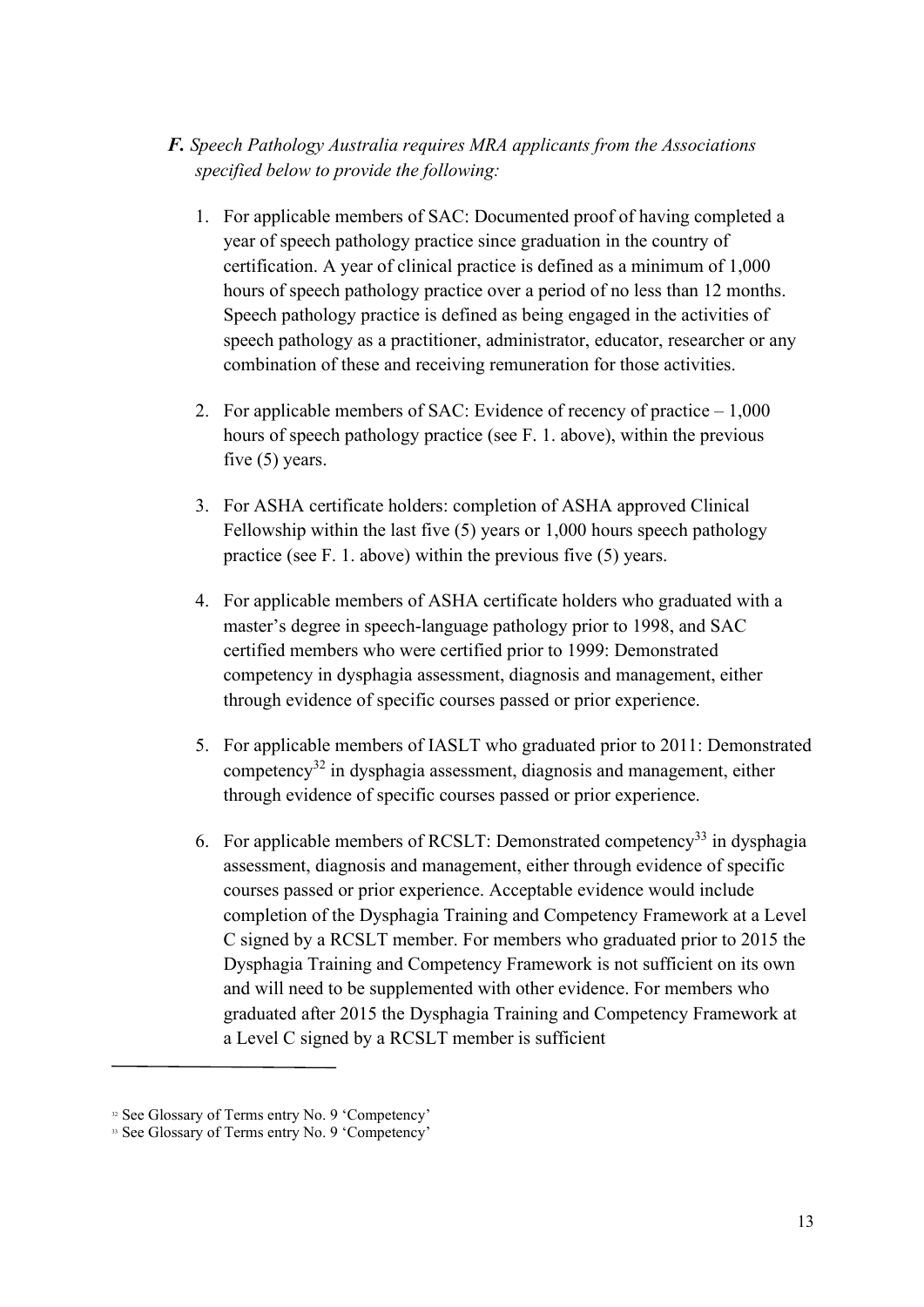### **5. Result of Application**

- a. Recognition of credentials will be granted to the applicant by the New Association if all requirements are met as set out in Sections 3 and 4 of this Agreement or if the New Association grants an exception as defined in writing.
- b. Recognition bestows:
	- 1. ASHA Certification with the option of also becoming a member of ASHA.
	- 2. Certified Membership of SAC.
	- 3. Full Membership of IASLT.
	- 4. Full Membership of NZSTA.
	- 5. Certified Membership of RCSLT.
	- 6. Certified Practising Speech Pathologist (full CPSP) of Speech Pathology Australia
- c. Individuals recognised by the New Association shall have the same rights and privileges and be subject to the same responsibilities, obligations, and restrictions as all other certified individuals or full members of the New Association. All disputes concerning the administration of the application process under this Agreement, including a decision to grant or deny certification, full membership or eligibility for certification or full membership, shall be resolved solely by the New Association.
- d. Once recognition is obtained under this Agreement, the individual's status of certification, full membership or eligibility for certification or full membership status is not contingent upon the Signatory Association's current status in this Agreement nor upon maintenance of membership with the Home Association.
- e. In the event that the individual's status of certification or full membership with their Home Association is terminated, the individual must follow their Home Association's policies and procedures for reinstatement.
- f. There is no provision under this Agreement for any appeal process. If an applicant fails to be recognised by the New Association, the Home Association may request from the New Association, with permission from the applicant, a statement of reasons for the rejection. Where this occurs, the New Association may supply a statement, if the policies and procedures of the New Association and the law of the country permits. This does not constitute an appeal on behalf of the applicant and the Home Association will not act as an advocate for the applicant.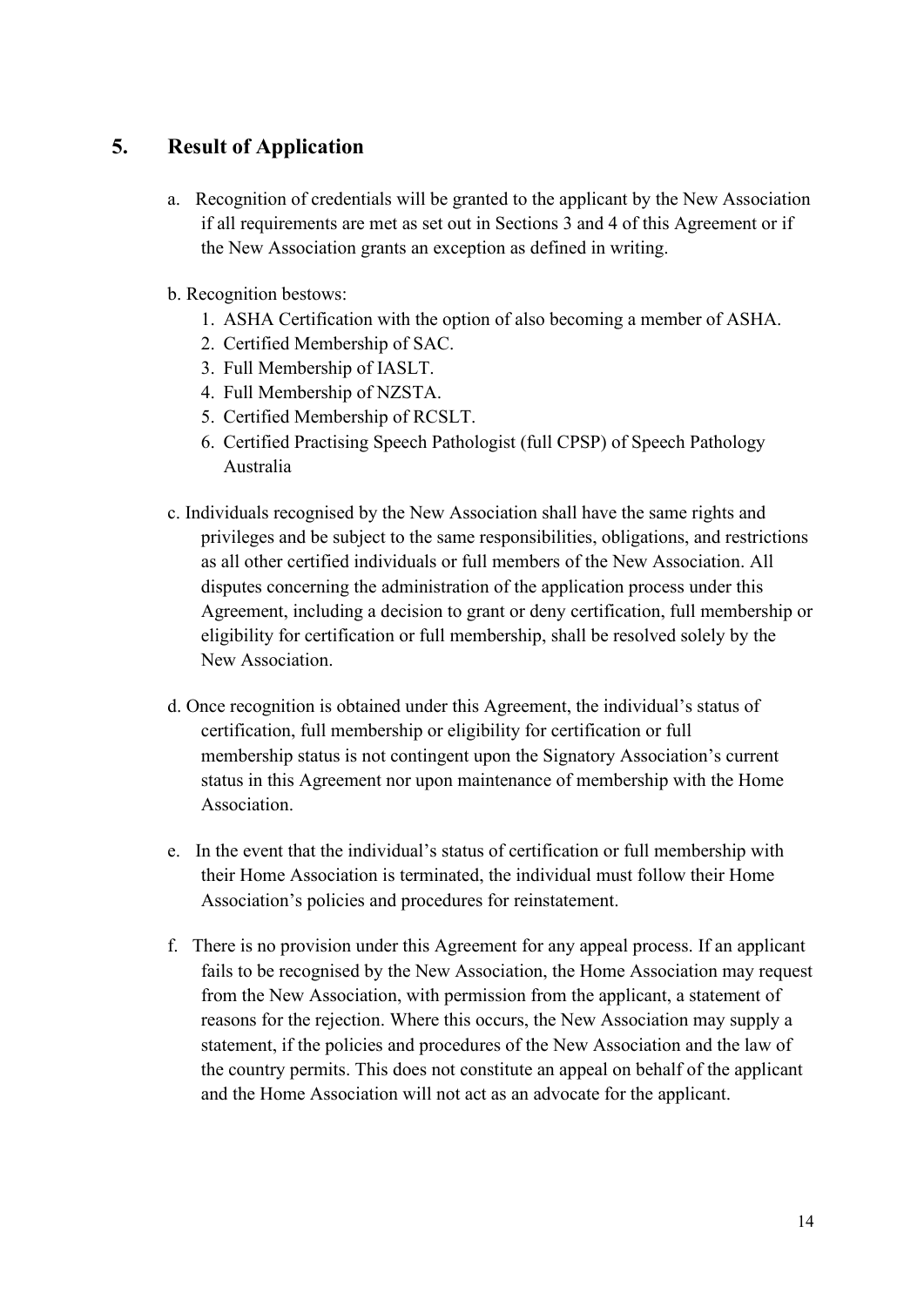#### **6. Effective Date of Agreement**

This Agreement shall be effective from 8 June, 2022.

#### **7. Term of this Agreement and Provision for Terminating the Agreement**

This Agreement will be renewed automatically on January 1 each year. A Signatory Association may withdraw from the Agreement at any time by providing 12 months written notice to the other Signatory Associations. The Agreement will continue until all Signatory Associations that have not withdrawn agree in writing to terminate the Agreement, unless a notice to the contrary is issued by any of the Signatory Associations.

#### **8. Changes to the Standards of a Signatory Association**

In the event of a change in standards or conditions for certification or full membership by a Signatory Association, that Signatory Association shall notify the other Signatory Associations in writing (with confirmed receipt) of the change and subsequent recommended changes, if any, to the conditions of the Agreement, as soon as possible. Where possible, this should be at least one (1) year prior to the effective date of change. In the event that the timing of the implementation of a change prevents the Signatory Association giving notice of one (1) year, that Signatory Association shall give as much notice as possible and, whenever possible, provide the other Signatory Associations with the means whereby the principles and conditions of the Agreement may be maintained.

Within 180 days from the receipt of the written notification of change, the other Signatory Associations shall:

- a. Determine whether or not the reported changes require a renegotiation of the conditions of the Agreement,
- b. Respond to the recommended changes in the conditions of the Agreement, and
- c. Notify the Signatory Association providing a recommended course of action.

If a written response is not received from a Signatory Association within the time period, it will be assumed that the Signatory Association accepts the recommended changes*.*

Areas where changes may be considered to affect the standards or conditions of the Agreement include, but are not limited to:

- a. The degree of autonomy of the Association and/or the profession.
- b. The code of ethics and enforcement procedures.
- c. The scope of practice of the profession.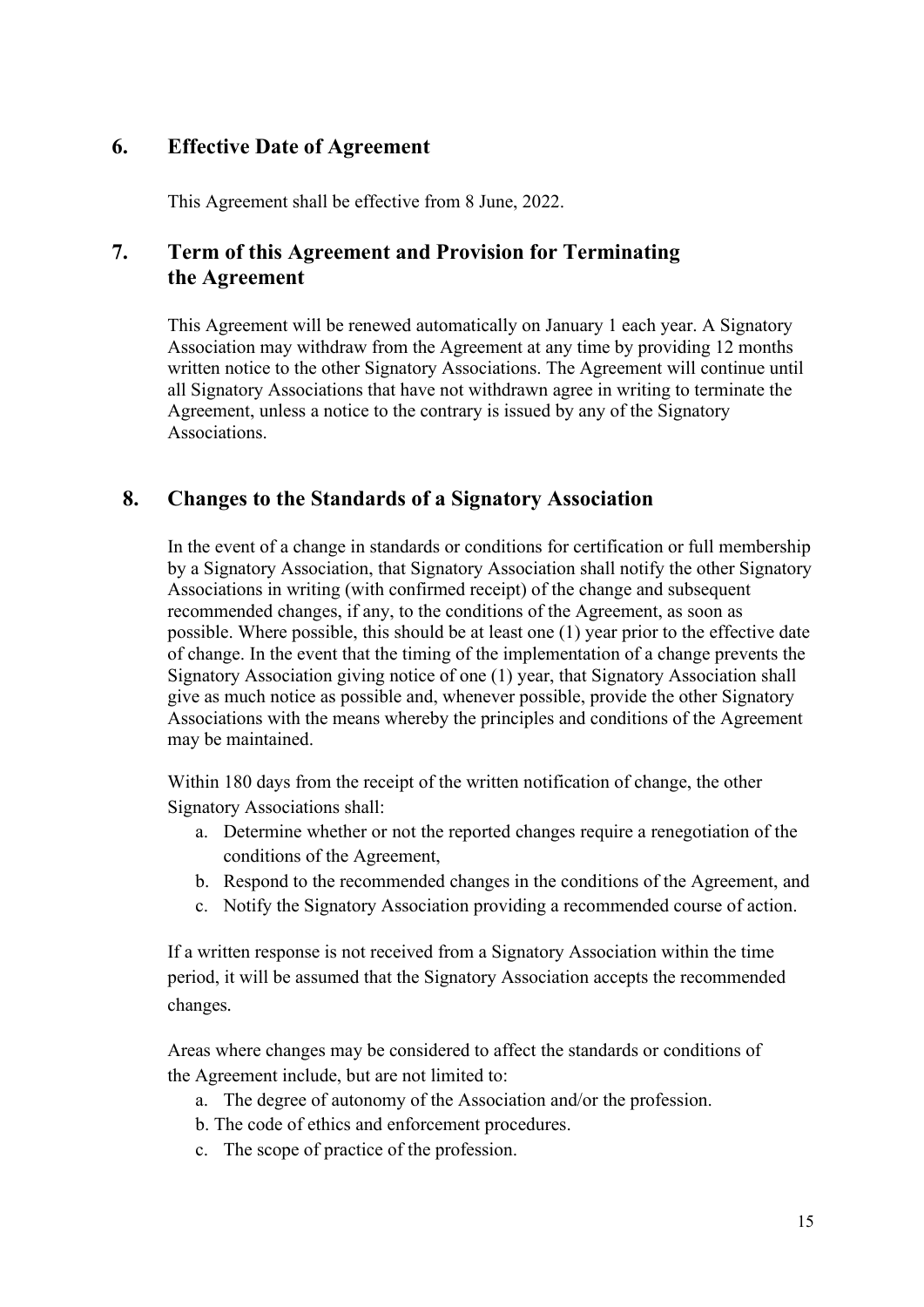- d. The certification standards (ASHA, SAC, RCSLT, and Speech Pathology Australia) or requirements for full membership (IASLT and NZSTA) regarding level of academic preparation, including:
	- i. Programs and processes of establishing and applying the certification/full membership standards.
	- ii. Academic and clinical education, experience and assessment mechanisms and processes and procedures.
	- iii. Accreditation of academic programmes.

e. The requirement for, and conditions of, continuing professional development.

#### **9. Notification of Results of Disciplinary Action**

The Signatory Associations agree to share all information regarding any pending charges, convictions and disciplinary actions against the applicant, including any that may arise subsequent to the application, if such release of information is consistent with the applicable policies and procedures of the Signatory Association and the laws of the country.

#### **10. Representation of the Signatories**

Each person executing this Agreement on behalf of ASHA, SAC, IASLT, NZSTA, RCSLT, and Speech Pathology Australia represents and warrants that he or she is duly authorised on behalf of the respective Signatory Association to execute the Agreement.

#### **11**. **Successors and Predecessors**

This Agreement shall be binding on the successors and assigns of each party hereto and references to Associations, Boards, Councils or Committees thereof shall be deemed to include any successor Association, Board, Council, or Committee.

#### **12. Amendment or Modifications**

This Agreement can be amended or modified in writing only and signed by a duly authorised representative(s) of each of the Signatory Associations.

#### **13. Monitoring of the Agreement**

Each Signatory Association will have the responsibility for systematically monitoring and evaluating the implementation of this Agreement. Each Signatory Association will report annually to the other Signatory Associations on the number of applications received from each Signatory Association, including information on the number of applications accepted for certification, full membership or eligibility for certification or full membership, the number not approved and, if the policies and procedures of the Association and the law of the country permits, the reasons for their not being approved. Information on the monitoring and evaluation may be shared with other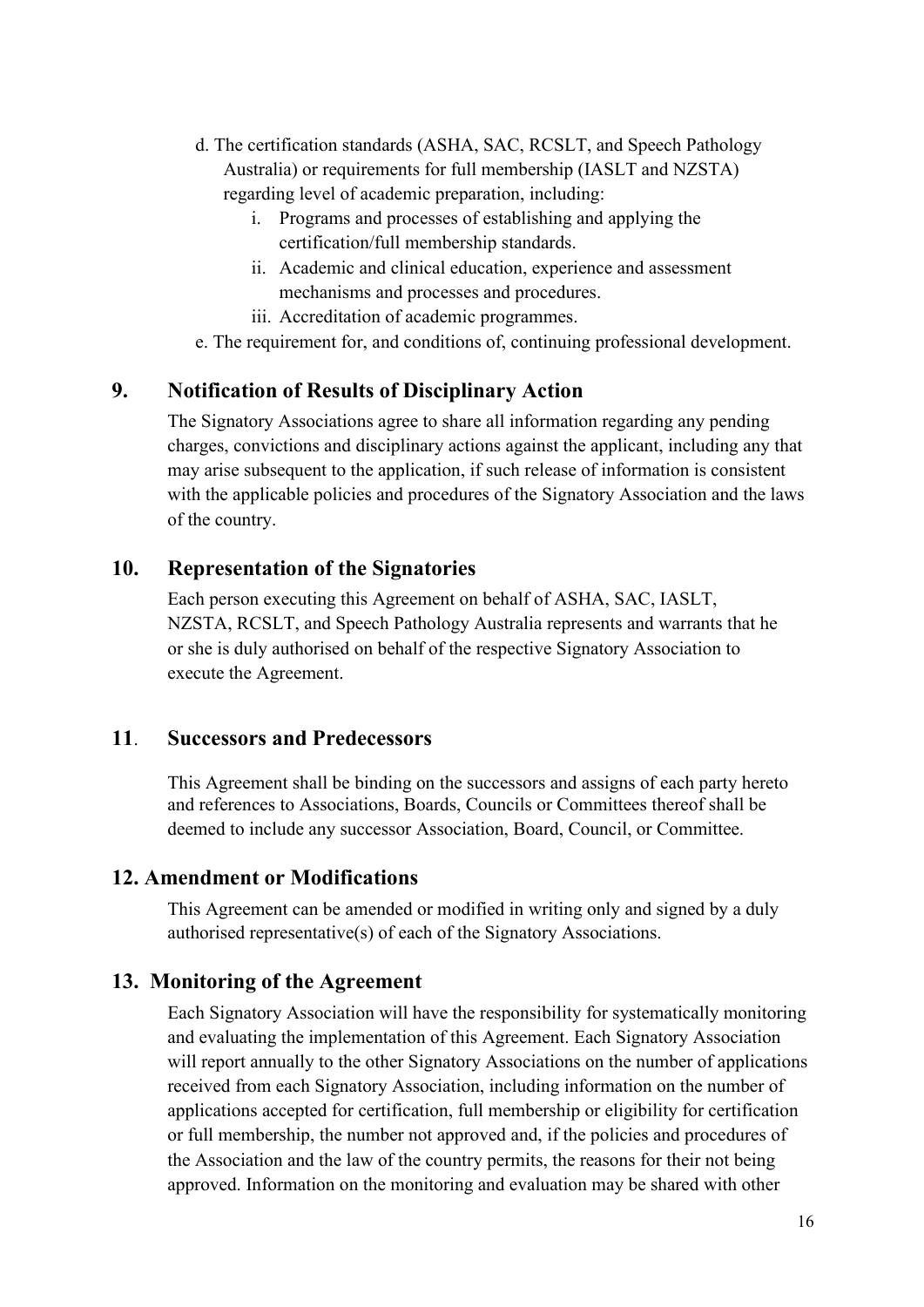interested parties on request, if the policies and procedures of the Association and the law of the country permits.

### **14. Addition of Parties to the Agreement**

Other national associations or other national governmentally recognised certification bodies who wish to become parties to this Agreement may petition one or more of the Signatory Associations.

It is a requirement of the Agreement that any association or certification body that wishes to become party to this Agreement will present documented evidence that the Association or certification body is the leading recognised authority for setting and applying speech-language pathologist certification standards or speech pathology professional membership requirements in that country.

The Association or certification body will have to demonstrate substantial equivalence to those parties covered in the Agreement in the following domains:

- a. The degree of autonomy of the Association and/or the profession.
- b. The programs and processes of establishing and applying certification/full membership.
- c. The code of ethics and enforcement procedures.
- d. The scope of practice of the profession.
- e. The certification/full membership standards regarding level of academic and clinical preparation, including:
	- i. Academic and clinical education, experience, and assessment mechanisms.
	- ii. Accreditation of academic programmes.
- f. The requirement for, and conditions of, continuing professional development.

Entry into the Agreement will require a unanimous vote by all of the parties to the Agreement. Bilateral agreements cannot be used by virtue of having established substantial equivalence with one of the Signatory Associations for entry to certification/full membership to another association through this Agreement.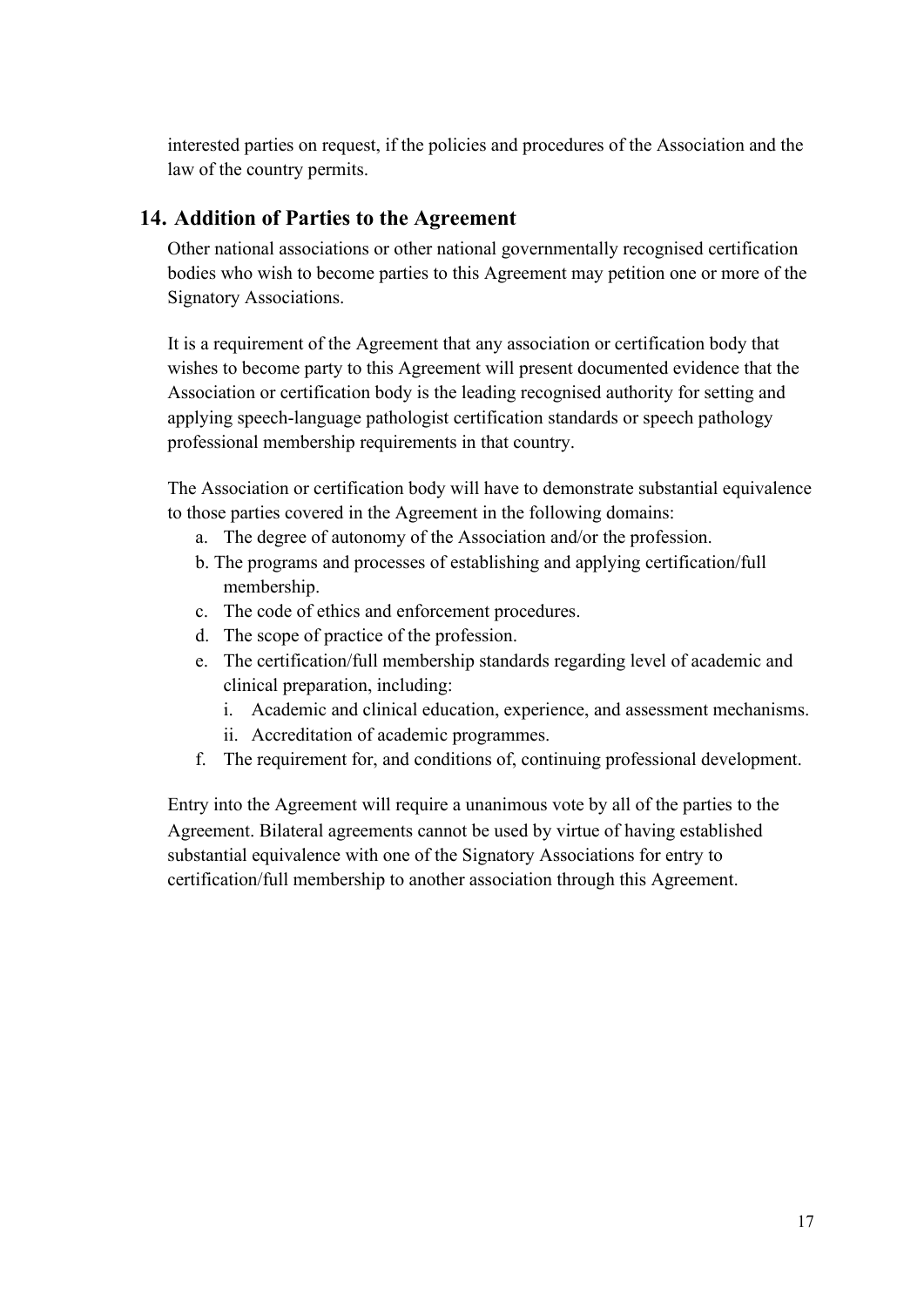### **15. Contact details**

#### **a. Web sites of Associations**

For information about the Signatory Associations, the website addresses are:

| ASHA                       | www.asha.org                         |
|----------------------------|--------------------------------------|
| <b>SAC</b>                 | www.sac-oac.ca                       |
| <b>IASLT</b>               | www.iaslt.ie                         |
| <b>NZSTA</b>               | www.speechtherapy.org.nz             |
| <b>RCSLT</b>               | www.rcslt.org                        |
| Speech Pathology Australia | www.speechpathologyaustralia.org.auu |

**b.** Notices

Any notice or other communication required or permitted to be given hereunder shall be in writing and shall be delivered in person, transmitted by telecopy or sent by registered mail, charges pre-paid, addressed as follows:

| 1. If to the American Speech-Language-Hearing Association:              |                                                         |  |
|-------------------------------------------------------------------------|---------------------------------------------------------|--|
| <b>Contact:</b> Chief Executive Officer and Chief Certification Officer |                                                         |  |
| <b>Address:</b> American Speech-Language-Hearing Association            |                                                         |  |
|                                                                         | 2200 Research Boulevard, Rockville, Maryland 20850-3289 |  |
|                                                                         | United States of America                                |  |
| Tel:                                                                    | $+13012965738$                                          |  |
| <b>Fax:</b>                                                             | $+13012968569$                                          |  |
| Email:                                                                  | certification@asha.org                                  |  |

| 2. If to Speech-Language & Audiology Canada:       |                                                   |  |  |
|----------------------------------------------------|---------------------------------------------------|--|--|
| <b>Contact:</b> Chief Executive Officer            |                                                   |  |  |
| <b>Address:</b> Speech-Language & Audiology Canada |                                                   |  |  |
|                                                    | 1000-1 Nicholas Street, Ottawa ON K1N 7B7, Canada |  |  |
| Tel:                                               | $+16135679968$                                    |  |  |
| <b>Fax:</b>                                        | $+16135672859$                                    |  |  |
| Email:                                             | membership@sac-oac.ca                             |  |  |

- 3. If to the Irish Association of Speech and Language Therapists **Contact:** Chairperson **Address:** Suite 108 The Capel Building, Mary's Abbey, Dublin **Tel:** + 353 1 872 8082 **Email:** [info@iaslt.ie](mailto:info@iaslt.ie)
- 4. If to the New Zealand Speech-language Therapists' Association: **Contact:** President **Address:** New Zealand Speech-language Therapists' Association, P.O. Box 302 469, North Harbour, Auckland 0751, New Zealand **Tel:** +64 9 475 0214 **[Email:](about:blank)** admin@speechtherapy.org.[nz](mailto:admin@speechtherapy.org.nz)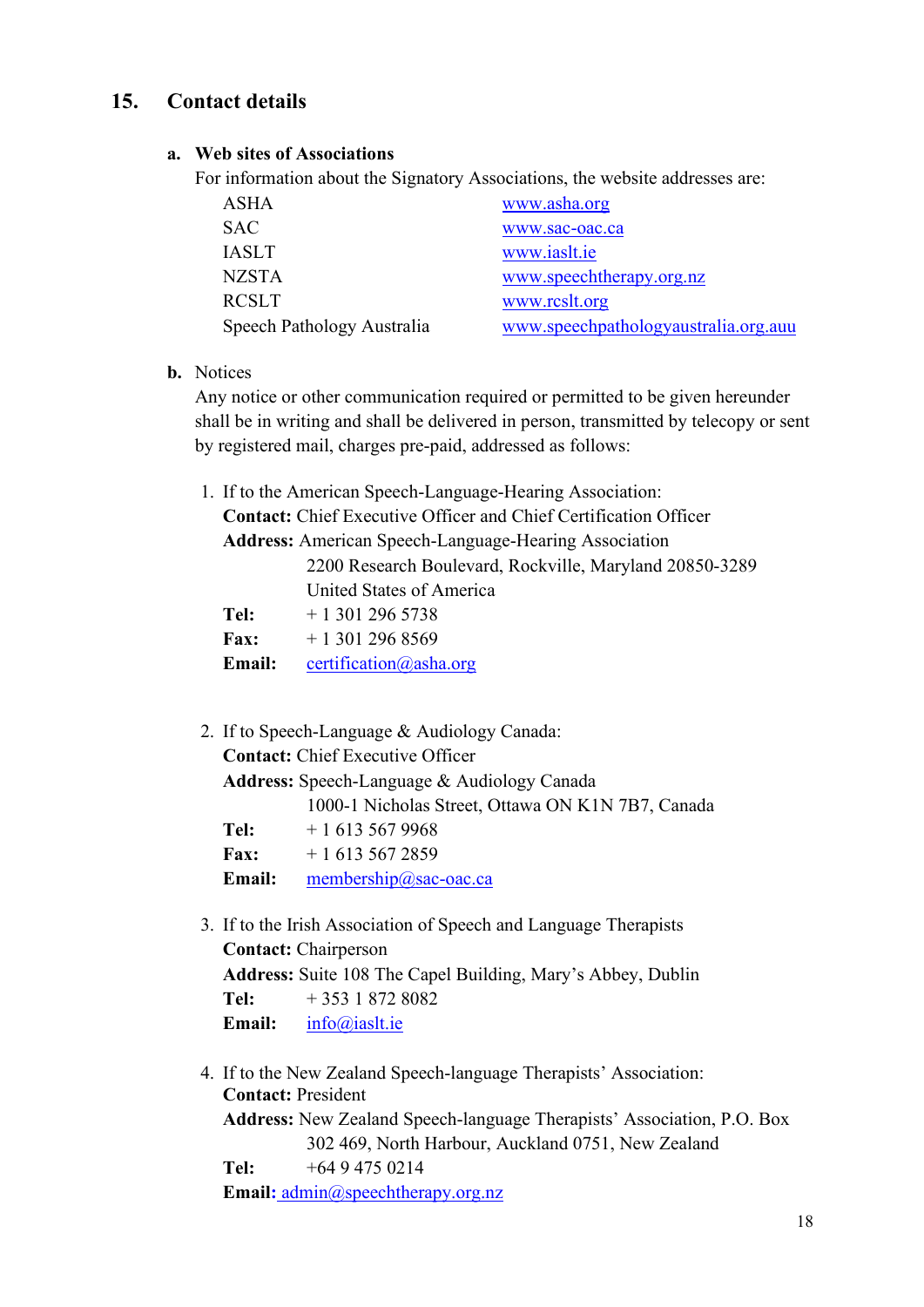|                                                                 | 5. If to the Royal College of Speech and Language Therapists:     |                                                                   |  |  |
|-----------------------------------------------------------------|-------------------------------------------------------------------|-------------------------------------------------------------------|--|--|
|                                                                 | <b>Contact:</b> Chief Executive Officer                           |                                                                   |  |  |
| <b>Address:</b> Royal College of Speech and Language Therapists |                                                                   |                                                                   |  |  |
|                                                                 |                                                                   | 2 White Hart Yard, London, SE1 1NX, United Kingdom                |  |  |
|                                                                 | Tel:                                                              | $+442073781200$                                                   |  |  |
|                                                                 | <b>Fax:</b>                                                       | + 44 20 7403 7254                                                 |  |  |
|                                                                 | <b>Email:</b>                                                     | info@rcslt.org                                                    |  |  |
|                                                                 |                                                                   | 6. If to the Speech Pathology Association of Australia Limited:   |  |  |
|                                                                 | <b>Contact:</b> Chief Executive Officer                           |                                                                   |  |  |
|                                                                 | <b>Address:</b> Speech Pathology Association of Australia Limited |                                                                   |  |  |
|                                                                 |                                                                   | Level 1/114 William Street, Melbourne, VIC 3000, Australia        |  |  |
|                                                                 | <b>Fax:</b>                                                       | $+61396424922$                                                    |  |  |
|                                                                 | Email:                                                            | $of\text{fice}(\text{Q}\text{gpeech pathology australia.org.au})$ |  |  |
|                                                                 |                                                                   |                                                                   |  |  |

### **16. Counterparts**

The Signatory Associations may execute this Agreement in counterparts, and all such counterparts shall constitute an original and all of which taken together shall constitute one and the same instrument.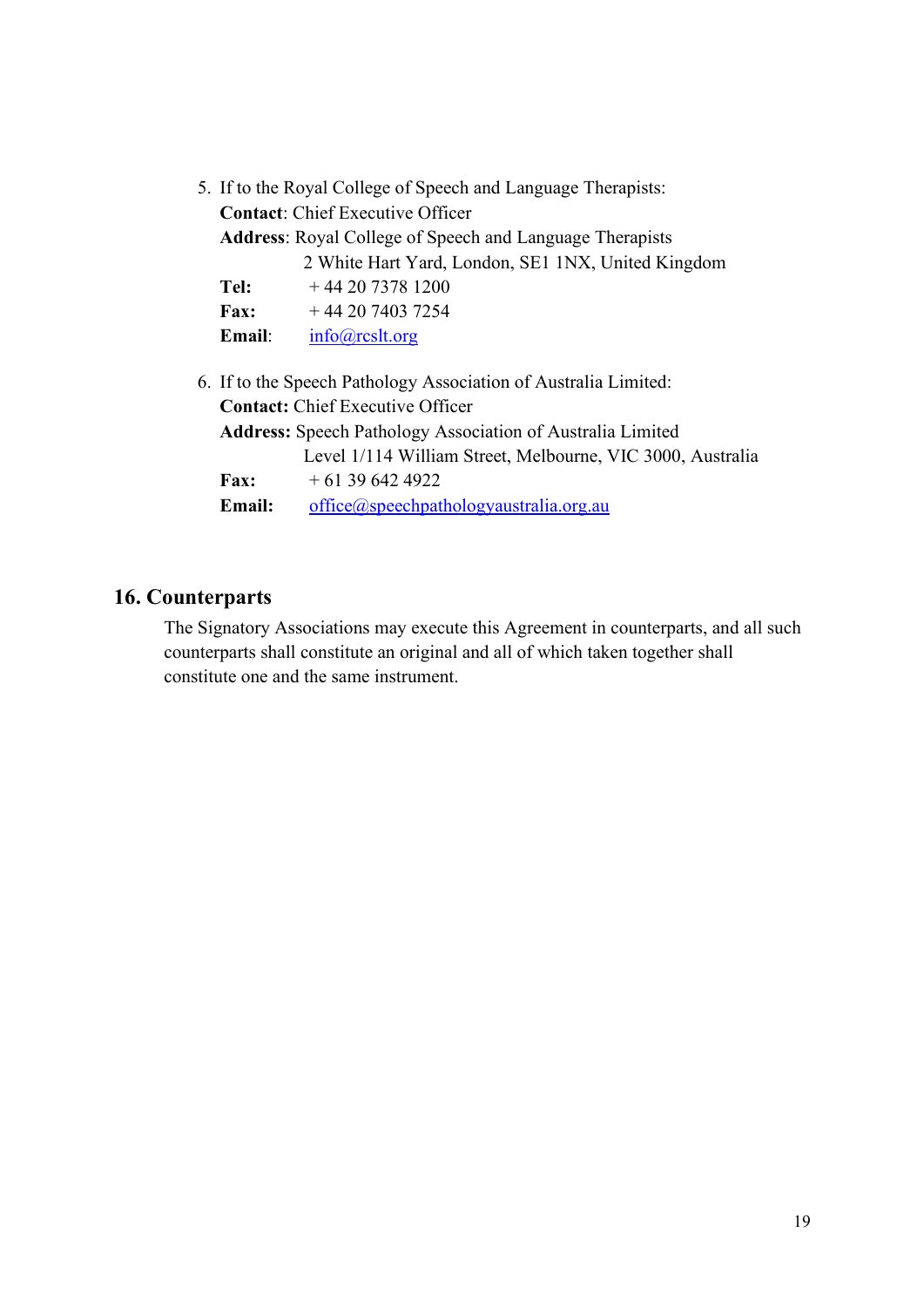### **GLOSSARY OF TERMS**

- **1. Applicable Members:** ASHA Certificate Holders, Certified Members of SAC, RCSLT and Certified Practising Member of Speech Pathology Australia or Full Members of IASLT and NZSTA.
- **2. ASHA Definition of Supervision:** Direct supervision must be in real time and must be no less than 25% of the student's total contact with each client/patient. (This requirement applies only to student supervision during clinical practicum, but not to the Clinical Fellowship experience.) Supervision of clinical practicum must include direct observation, guidance, and feedback to permit the student to monitor, evaluate, and improve performance and to develop clinical competence.
- **3. Certificates of Clinical Competence (CCC)**: The American Speech-Language-Hearing Association's (ASHA's) Certificate of Clinical Competence (CCC) is a voluntary credential and designates the holder as an individual who has met the established standards necessary to provide independent clinical services and to supervise the clinical practice of student trainees, clinicians who do not hold certification, and support personnel. The certificate can be obtained by an individual who meets specific requirements in each of the following areas: graduate degree, academic course work, clinical practicum, and supervised postgraduate clinical experience. Holders must also pass the ASHA approved national examination in speech-language pathology. Holders of the CCC-SLP must abide by ASHA's Code of Ethics, which incorporates the highest standards of integrity and ethical principles, pay an annual fee, and meet the professional development requirements (30 contact hours or 3 CEUs over a three- (3) year period) to maintain their certification. Certificate holders may or may not choose to be members of ASHA.
- **4. Certification:** This designation is used by ASHA, SAC, RCSLT and Speech Pathology Australia.
- **5. Certified Member of SAC, S-LP(C):** This is the trademark used by speech-language pathologists who are certified by Speech-Language & Audiology Canada (SAC). Certified professionals must be full members of SAC. Full members of SAC hold a Master's degree in speech-language pathology from an accredited Canadian program or equivalent. Certification with SAC is a voluntary process and is not a license to practice. To maintain certification status, members must pay annual membership dues and accumulate a minimum of 45 hours of continuing education equivalents (CEEs) over a three- (3) year cycle. Members of the association must abide by the Code of Ethics and by-laws and policies of SAC.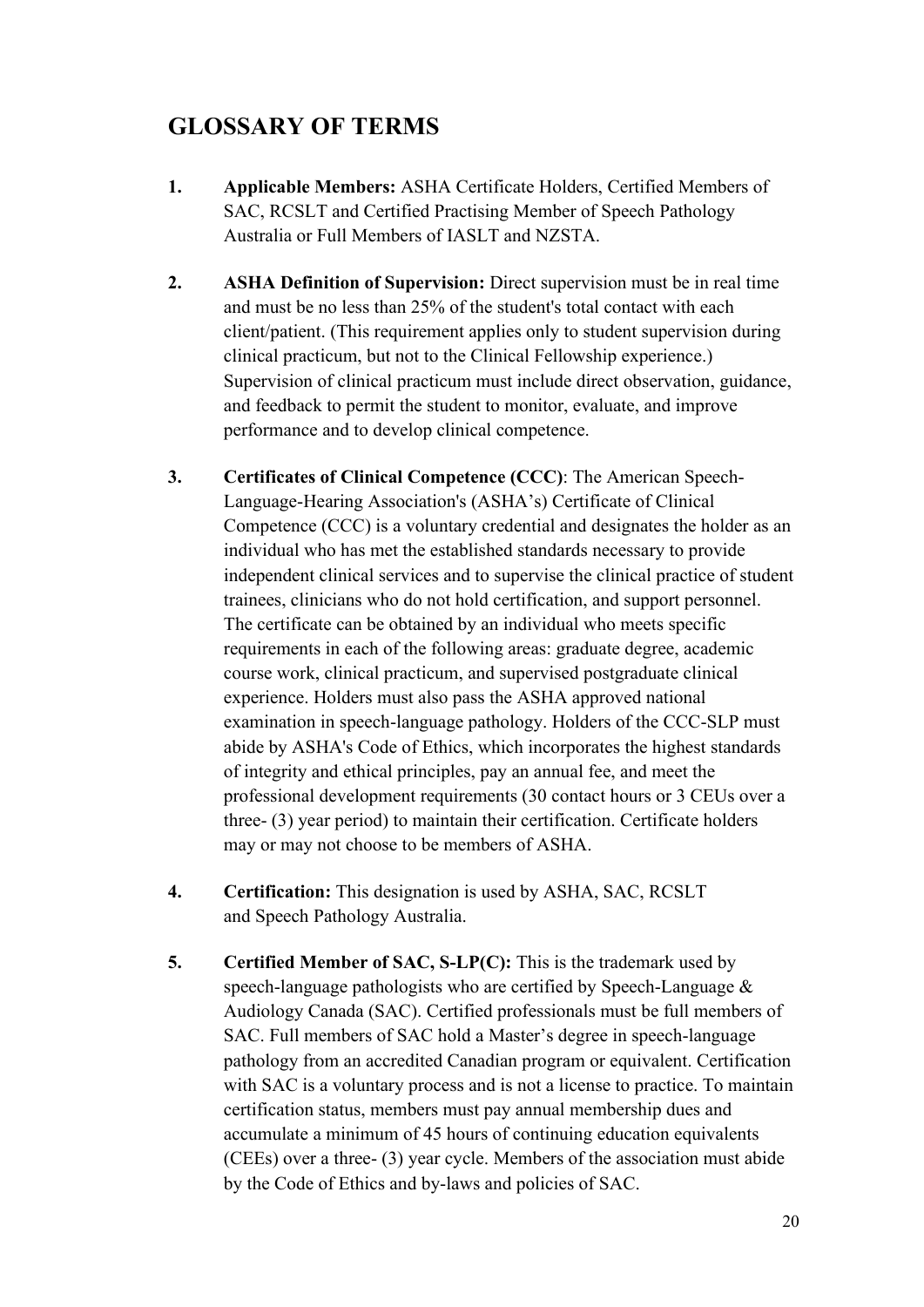- **6. Certified Member of RCSLT (Cert MRCSLT):** A designation that may be used by a speech and language therapist who has been granted certification by the Royal College of Speech and Language Therapists (RCSLT). Certified members will have met the requirements for newly qualified practitioners and practitioners that are returning to practice, they will have maintained currency of practice, and will have demonstrated a commitment to maintaining competence and expertise through continuing education and a personal programme of continuing professional development.
- **7. Certified Practising Speech Pathologist (CPSP)**: A designation that may be used by a speech pathologist, who is a member of the Speech Pathology Association of Australia Limited. (Speech Pathology Australia), who practises full- or part-time and who has met the requirements of the Professional Self Regulation (PSR) program of continuing professional development or education. To be qualified to use the title of Certified Practising Speech Pathologist and the post-nominal initials of CPSP, the speech pathologist must have participated in and met the requirements of the program for at least one (1) year. Newly qualified speech pathologists are provided with Provisional CPSP and to move to Full CPSP must meet the professional development requirements, undertake clinical supervision mentoring or peer support for a minimum of one hour per month in a calendar year and undertake Speech Pathology Australia's independent study resources in Evidence Based Practice and Ethics Education. Consistent with the mutual recognition of credentials under the MRA, successful applicants to Speech Pathology Australia will be eligible for immediate certified status and use of the post-nominals CPSP, and will be conferred this status upon joining the Association and making payment of the Certified Practising Membership fee. Continuing eligibility to use the post-nominals of CPSP is dependent upon members demonstrating that they have successfully met the requirements of the PSR program throughout the year when they renew their membership annually. Provisional CPSP members are not eligible to apply under the MRA.
- **8. Clinical Fellowship (also known as CF**): ASHA's Clinical Fellowship is a postgraduate professional clinical experience that is closely supervised by an individual who is ASHA-certified, or otherwise qualified as described in Section 4 of the Agreement above, and meets all requirements established by ASHA. Professional and clinical experience includes direct patient contact, consultations, record keeping, or any other duties relevant to a bona fide program of clinical work. Time spent in supervision of students, academic teaching, and research, as well as administrative activity that does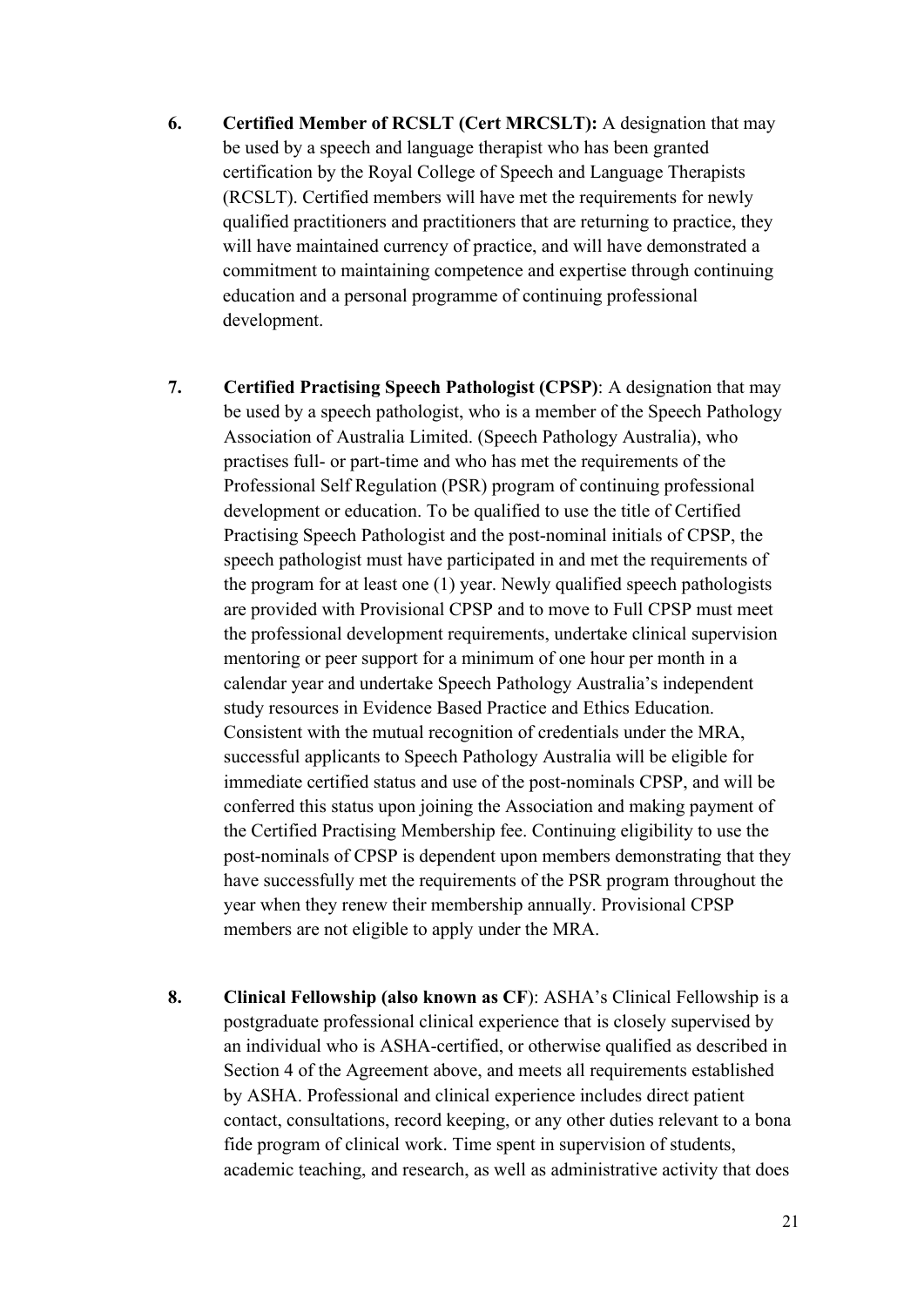not deal directly with patient management, may not be counted as professional experience in this context.

The CF is defined as a minimum of 36 weeks full-time professional employment at 35 hours per week, or a total of 1,260 hours. Part-time experience also is acceptable; however, professional employment of less than 5 hours per week may not be used to fulfill any part of this requirement. At least 80% of the Clinical Fellowship work week must be in direct client contact (assessment, diagnosis, evaluation, screening, habilitation, or rehabilitation) related to the management process. A formal evaluation of the clinical performance must be completed by the qualified supervisor, as described above, using the current Clinical Fellowship Skills Inventory (CFSI), demonstrating successful achievement of the skills identified in the assessment instrument.

- **9. Competency**: Competency is the demonstrated ability to apply knowledge and/or skills and where relevant, demonstrated personal attributes, as defined in the certification scheme (standards). (ISO/IEC Guide 2 (2004), Standardization and related activities-General vocabulary).
- **10. Full Member of IASLT (MIASLT):** A speech and language therapist who meets recency of practice requirements (i.e. 1,000 hours of clinical practice within the previous five (5) years) and who provides evidence of continuing professional development according to the standards and procedures of the IASLT, and has signed up to and agreed to be bound by the Code of Ethics of the IASLT. Newly qualified speech and language therapist may apply for New Graduate Membership of IASLT and may progress to Full Membership following (a) at least 12 months of clinical practice, that is, one full IASLT membership year (on average 1,550 hours) of which a minimum of 800 hours are closely supervised, and (b) a signed declaration by the service SLT manager confirming the required hours and indicating that the required competencies have been achieved.
- **11. Full Member of NZSTA:** An individual who is engaged in the activities of speech-language therapy as a practitioner, administrator, educator, researcher or any combination thereof, for which they will receive payment during any part of the year. A Full Member has demonstrated competency in communication and swallowing disorders; has met the New Graduate, Overseas Applicant and Return to Practice requirements; demonstrates a commitment to ongoing professional development by meeting the continuing professional development requirements and is bound by the NZSTA Principles & Rules of Ethics. For the specific purposes of MRA Full Members of the NZSTA who graduated prior to 1993 will be excluded from the agreement.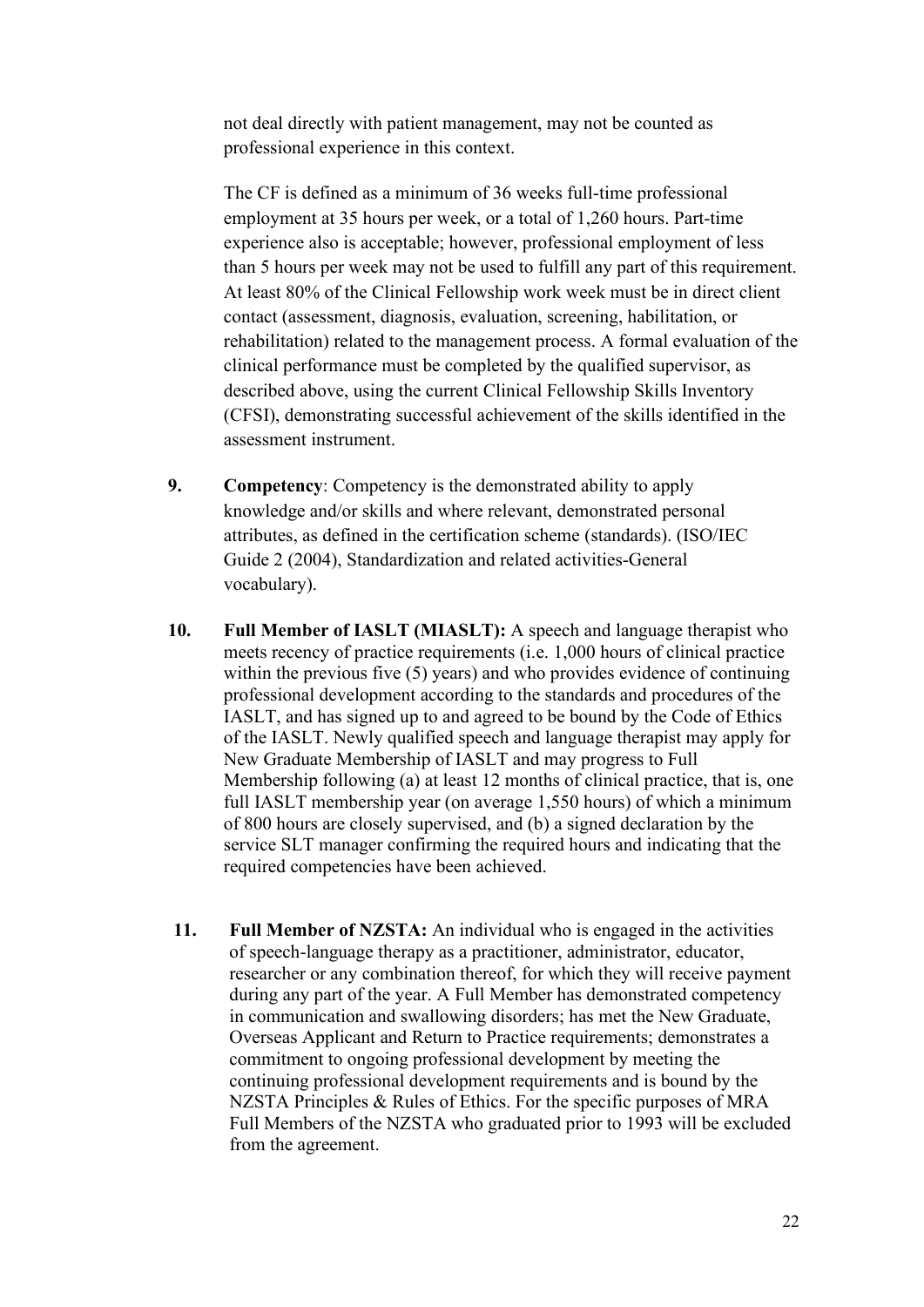- **12. Full Membership:** This designation is used by IASLT and NZSTA per this agreement.
- 13. **Good Standing:** Definitions of 'good standing' could include such requirements as adherence to by-laws and/or codes of ethical conduct, past competent professional practice, not subject to disciplinary action, current with all dues or fees, or any other conditions specified by the Home Association. The Signatory Associations may have different definitions of 'good standing'. Each Signatory Association is required to include its definition of 'good standing' in letters issued to applicants.
- **14. Home Association**: The applicant's current professional association.
- **15. Licensure/Registration**: Legal requirements and process for determining minimum criteria for eligibility, granting licences, registering qualified individuals and protecting the public with respect to the practice of the trade or profession requiring a licence/registration. Licensure/registration denotes to the public that the person who has been granted licence/registration meets the requirements established by the jurisdiction for granting licences or registrations to practise the profession in that jurisdiction, and deemed necessary to protect the public.
	- In the USA, speech-language pathologists need to be licensed in most states and the District of Columbia, and such licensing requirements differ across the individual states.
	- In Canada, nine (9) provinces have regulatory bodies for speech-language pathologists. .
	- In Ireland, speech and language therapists must be registered with CORU: Ireland's Health & Social Care Professionals Council [www.coru.ie](http://www.coru.ie/)
	- In New Zealand there are currently no licensing or regulatory requirements for speech-language therapists.
	- In the UK, all speech-language pathologists are required to be registered with the Health and Care Professions Council.
	- In Australia, speech pathologists are required to have a Medicare Provider number to work in private practice and to receive payment for some government funded programs. Only Certified Members who hold full Certified Practising Speech Pathologists (CPSP) status are eligible for a Medicare provider number. There are currently no licensing or regulatory requirements for speech-language pathologists across the states and territory.
- **16. Mutual Recognition Agreement (MRA):** The first Mutual Recognition Agreement was reached in 2004 between ASHA, SAC, RCSLT and Speech Pathology Australia. NZSTA and IASLT were incorporated into the agreement in 2008. In this agreement the acronym MRA has been kept. It is synonymous with *Agreement for the Mutual Recognition of Professional Association Credentials*.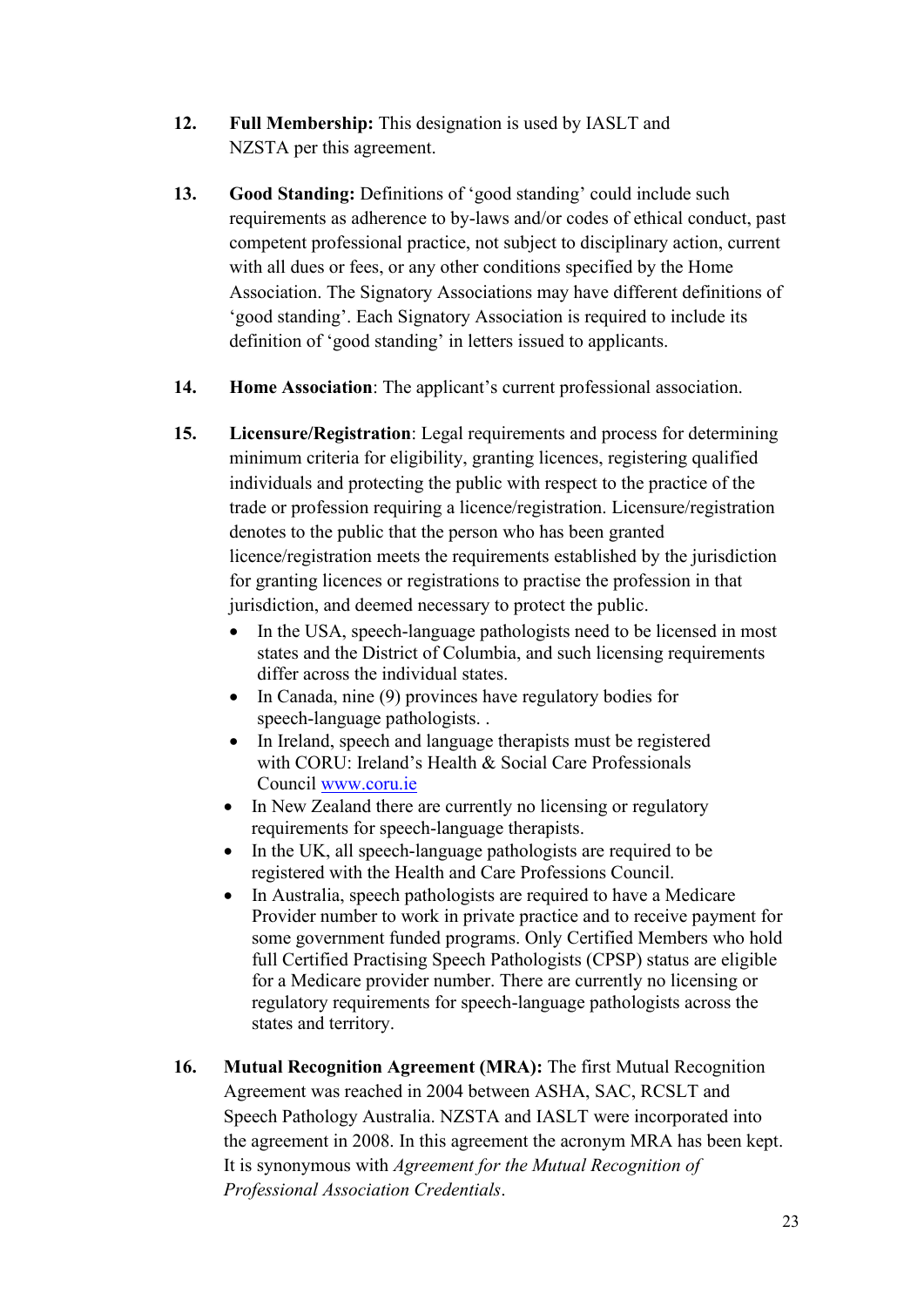- **17. New Association**: One of the professional associations in this Agreement to which an applicant is applying.
- **18. Professional Association:** A body in which membership is based on common occupational interests. In this agreement, all signatories are professional associations and not licensing bodies. Certification and membership are voluntary in these professional associations. Activities may include advocacy on behalf of members and the public, qualification approval, organization of conferences, conventions and educational events, publication of position papers and journals for support to their members, accreditation of academic programmes, and establishment of codes of ethics.
- **19. RCSLT Certification:** In the UK certification is granted initially for one (1) year only. Should an aspect of practice not meet the standard of competence expected after the year of monitored practice, the applicant will be offered an opportunity to undertake additional supervision, education, or assessment, which must be satisfactorily completed or passed for continued certification.
- **20. Regulatory Body:** An organization that has legislated authority to carry out the governing legislation for a profession to protect the public. Regulatory bodies can be referred to as licensing or registering bodies.
- **21. Signatory Association(s)**: One or more of the professional associations that have executed this Agreement and agreed to abide by its terms.
- **22. Speech-Language Pathologist (SLP, S-LP)**: Includes the terms speech and language therapist (SLT), speech-language therapist (SLT), and speech pathologist (SP). Speech-language pathology includes the terms speech and language therapy, speech-language therapy, and speech pathology.
- **23. Professional Supervision (NZSTA):** The NZSTA states that all members must be engaged in professional supervision throughout the entirety of their career in order to comply with the NZSTA Principles & Rules of Ethics. Supervision can be broadly classified as individual professional supervision, peer group supervision, culturalsupervision, and/ or interprofessional supervision. For applicants from SAC, supervision must be provided by a SAC Certified Speech-Language Pathologist. For applicants from Speech Pathology Australia, supervision must be provided by a Speech Pathology Australia Certified Practising Speech Pathologist. Documented evidence of successful completion of supervision is required. This evidence must include a supervisor's report and a summary of supervisory activities.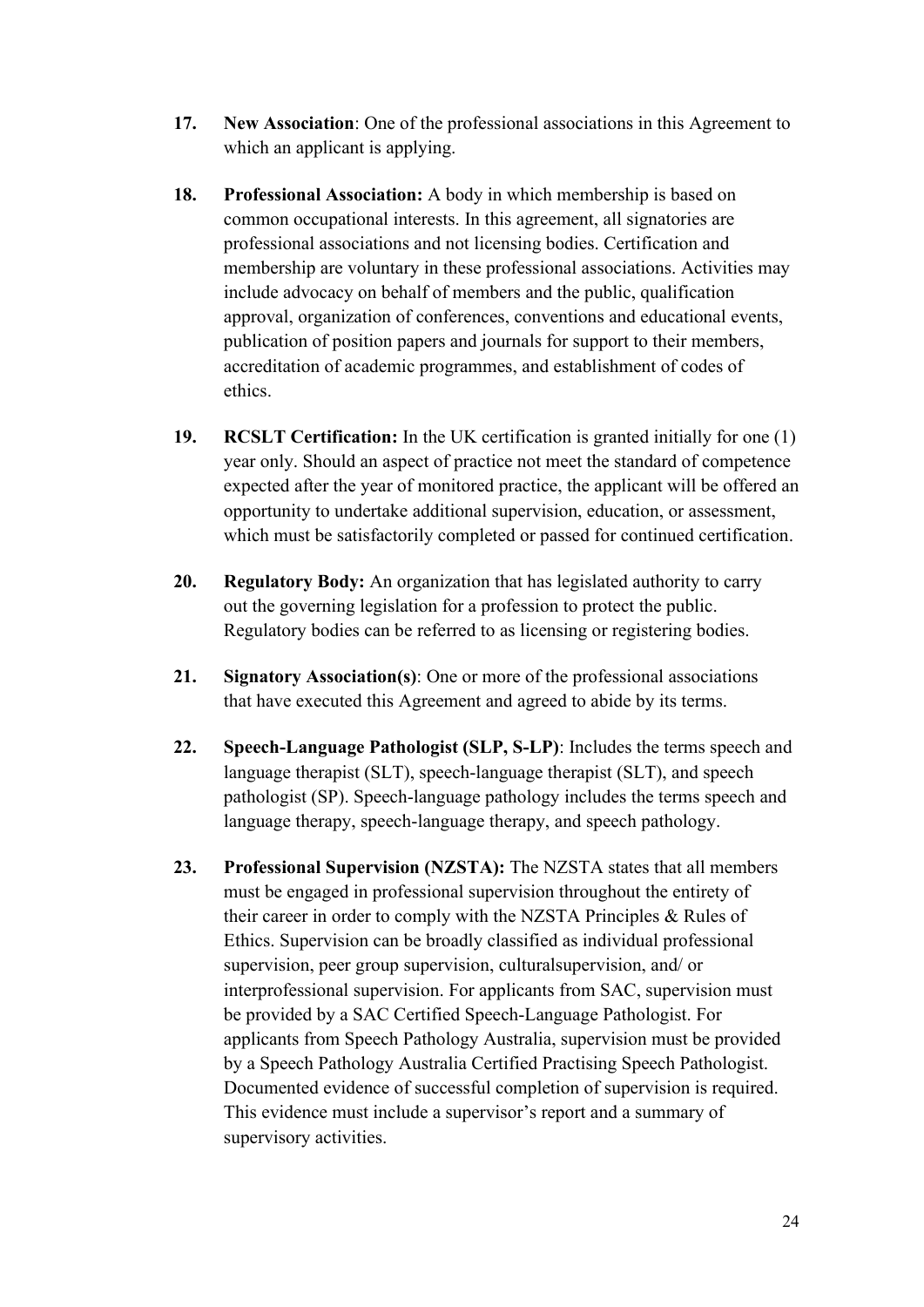# **SIGNATURES**

**Signed: Signed:**

Idy Rich

DeafWilliams  $(46 -$ 

**Name:** Judy Rudebusch Rich **Name:** Vicki R. Deal-Williams

**Title:** President **Title:** Chief Executive Officer

**Designation: ASHA Designation: ASHA**

**Date:** 1 June 2022 **Date:** 1 June 2022



**Signed: Signed:**

**Designation: SAC Designation: SAC**

 $OS0$ 

**Name:** Shari Linde **Name:** Dawn Wilson

**Title:** Chair **Title:** Chief Executive Officer

**Date:** 5 May 2022 **Date:** 5 May 2022



Speech-Language & Audiology Canada Orthophonie et Audiologie Canada

Communicating care | La communication à coeur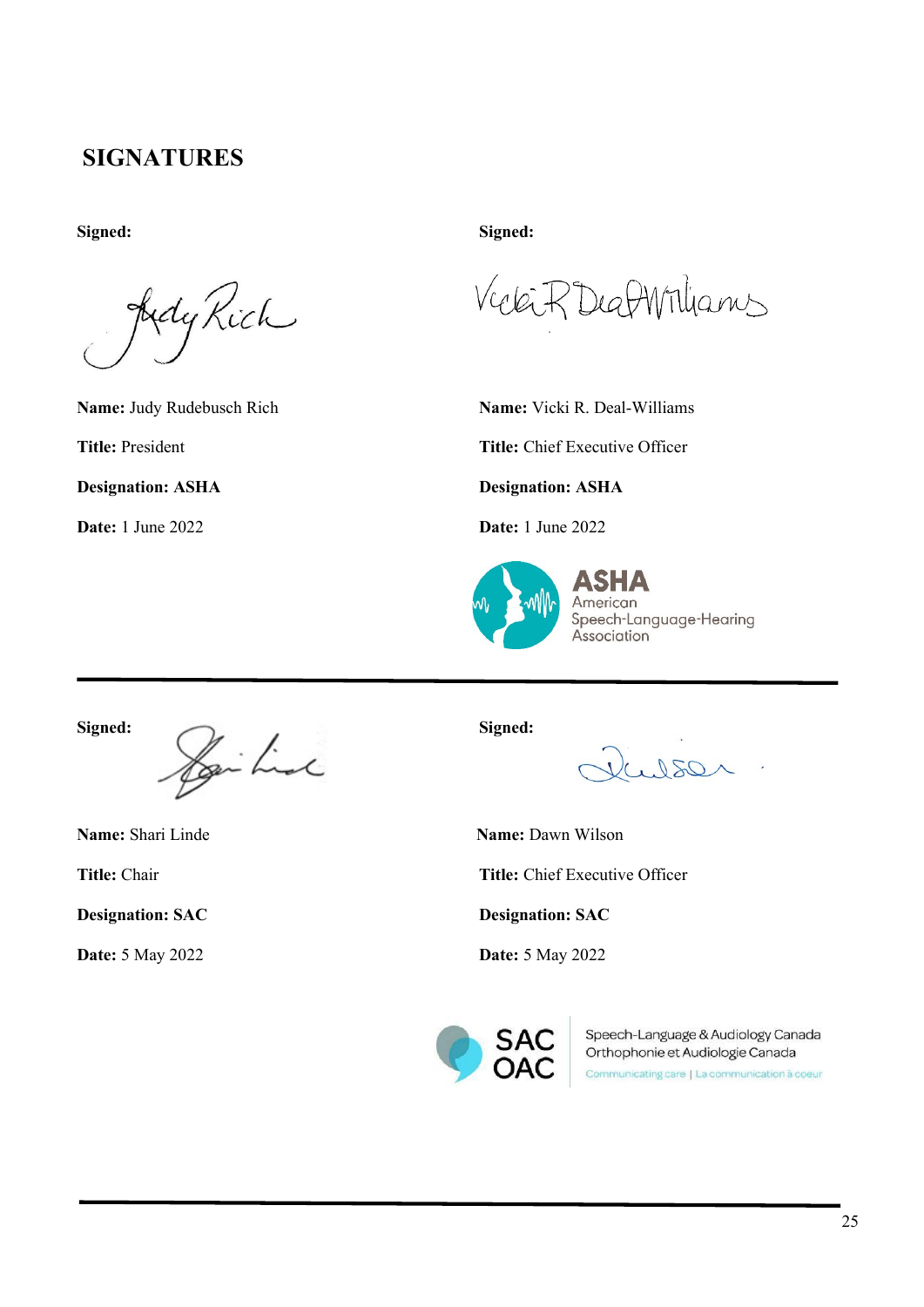Signed: **Whore** 

Finattill

**Name:** Marijke Morris **Name:** Fiona Hill Title: Chairperson and Director **Title: Company Secretary Designation: IASLT Designation: IASLT**

**Date:** 11 May 2022 **Date:** 11 May 2022



**Signed: Signed:**

Yest

**Name:** Katrina McGarr and Emma Quigan **Name:** Siobhan Molloy

**Designation: NZSTA Designation: NZSTA**

**Date:** 11 May 2022 **Date:** 11 May 2022

**Title:** President **Title:** Executive Director

New Zealand Speech-language Therapists' Association .<br>Te Kâhui Kaiwhakatikatika Reo Körero o Aotearoa